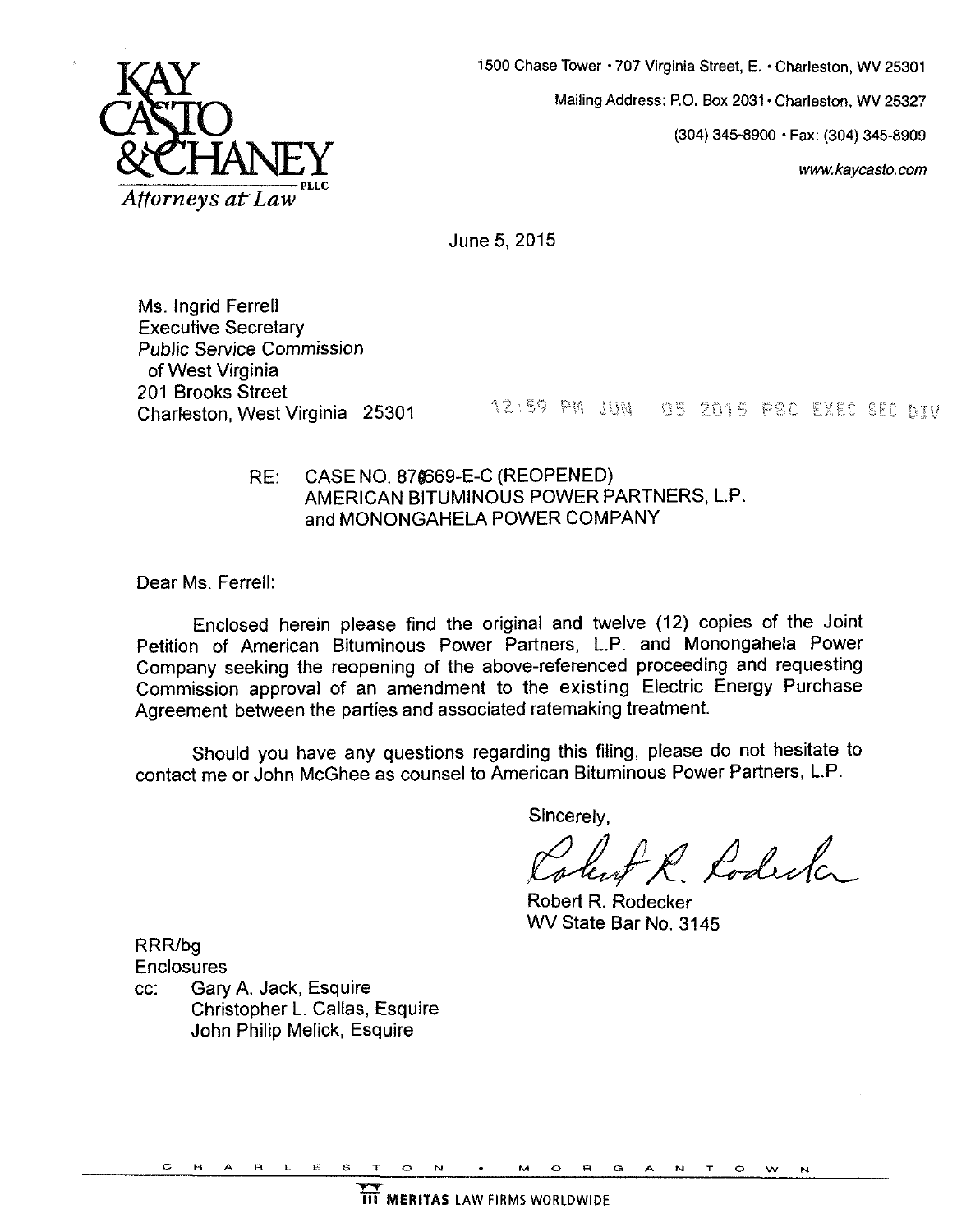### PUBLIC SERVICE COMMISSION OFWESTVIRGINIA **CHARLESTON**

CASE NO. 87-669-E-C (REOPENED)

### AMERICAN BITUMINOUS POWER PARTNERS, L.P. and MONONGAHELA POWER COMPANY

Joint Petition to re-open and request for approval of an amendment to the Electric Energy Purchase Agreement of Monongahela Power Company and American Bituminous Power Partners, L.P., and associated ratemaking treatment

## **JOINT PETITION TO RE-OPEN AND REQUEST FOR APPROVAL OF AMENDMENT TO ELECTRIC ENERGY PURCHASE AGREEMENT AND ASSOCIATED RATEMAKING TREATMENT**

American Bituminous Power Partners, L.P. ("AmBit"), and Monongahela Power Company ("Mon Power" and collectively "Joint Petitioners") respectfully present this Joint Petition ("Joint Petition") to request that the Commission re-open this proceeding to grant approval of an amendment agreement ("Amendment Agreement") to the Electric Energy Purchase Agreement ("EEPA") between AmBit and Mon Power and to permit any incremental purchased power costs associated with the EEPA as amended **to** be recovered as purchased power expenses in Mon Power's annual Expanded Net Energy Cost ("ENEC") filings. Joint Petitioners also request that the Commission retain this case and accord it expedited consideration.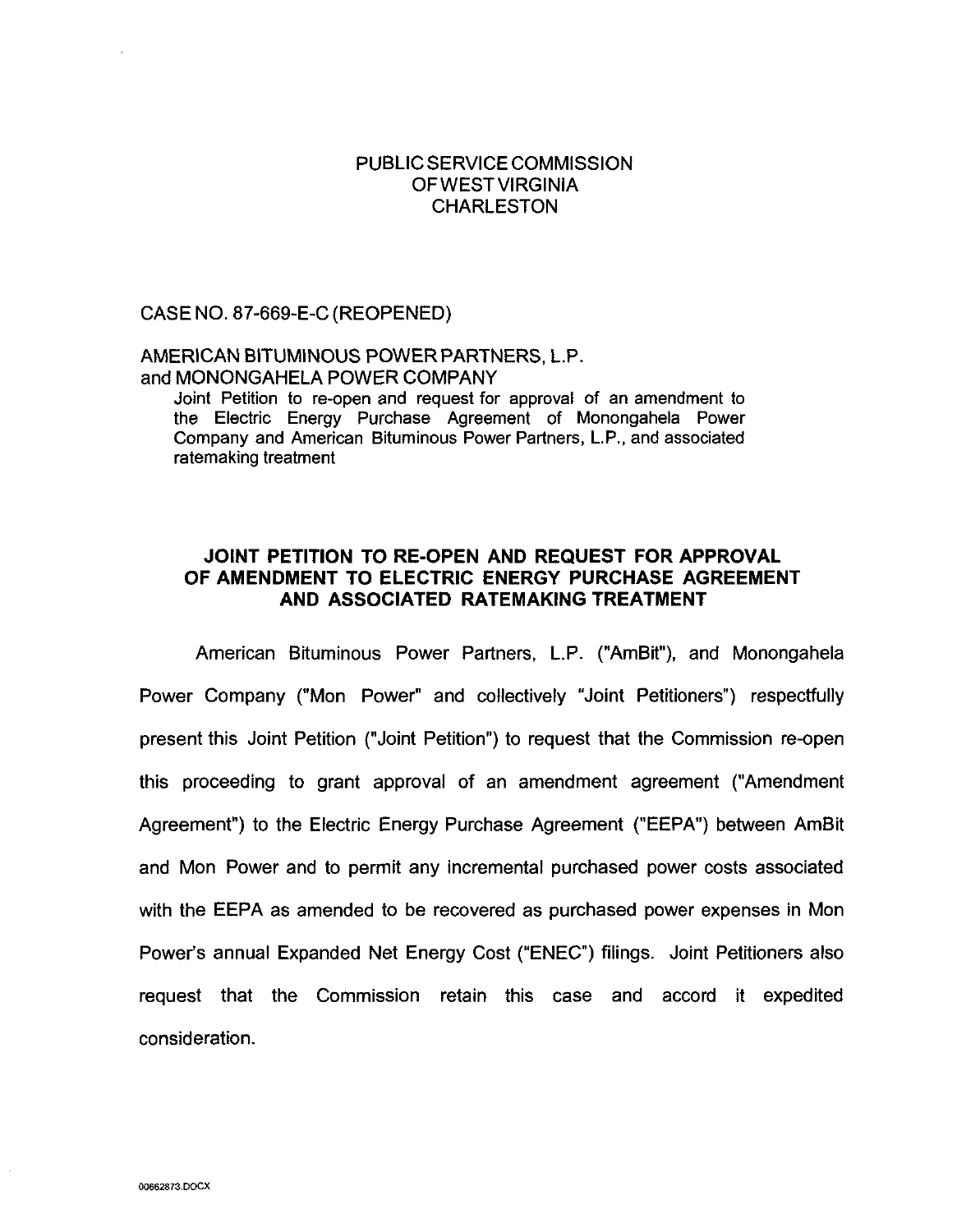### **The Project and Commission Approval of the EEPA and Amendments**

1. Pursuant to the provisions of the Public Utilities Regulatory Policy Act of 1978, 16 U.S.C. Section 2601 et *seq.* ("PURPA), a public utility is obligated to purchase power produced by a qualifying facility, to interconnect the qualifying facility to the utility system, and to furnish necessary backup power to the qualifying facility.

2. In the late 1980s, AmBit proposed to construct and operate an 80 MW (net) waste-coal fired electric generating facility in Marion County, West Virginia, ("Project") and to sell the electricity to Mon Power in accordance with PURPA.

3. On October 13, 1987, AmBit filed a formal complaint with the Commission against Mon Power because of the inability of AmBit and Mon Power to reach an agreement for the sale and purchase of power from the Project.

**4.** On November 13, 1987, the Commission issued an order that resolved the issues upon which the parties were unable to agree, namely, the energy and capacity rates, dispatch, contract life, subordination, and advance payment. The Commission directed that the terms of the order be included in a contract to be executed by Mon Power and AmBit.

**5.** On October 21, 1988, AmBit and Mon Power filed a joint motion to withdraw the formal complaint and requested approval of the proposed EEPA and approval of the recovery of the cost of power to be purchased by Mon Power from AmBit.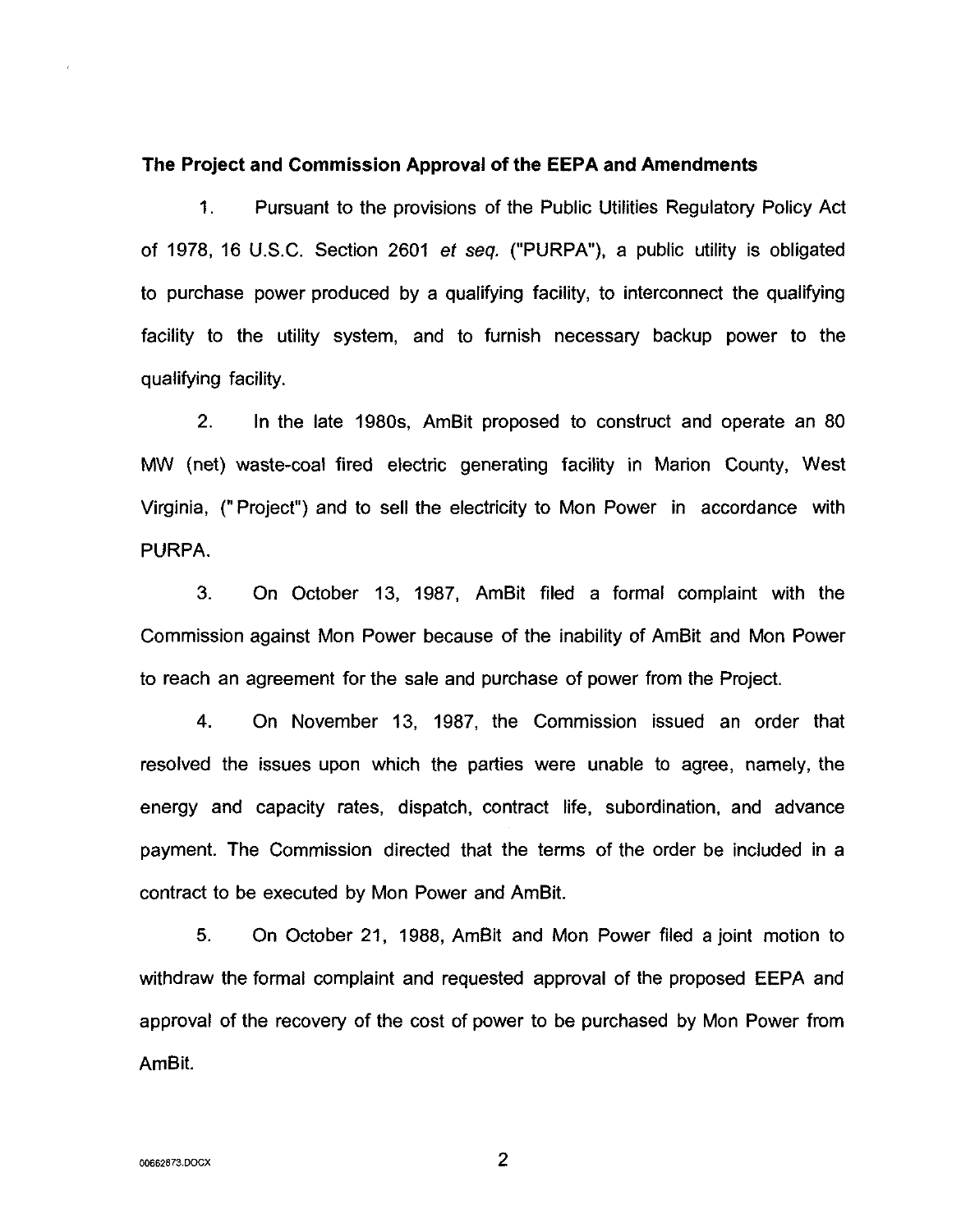6. By order dated November 10, 1988, the Commission approved the EEPA and provided for cost recovery by Mon Power of purchased power expenses associated with the EEPA through future fuel review or similar proceedings.

7. By order dated October 31, 1989, the Commission approved certain amendments to the EEPA dealing with certain financing issues and provisions relating to dispatch of the Project.

8. In 1990, the County Commission of Marion County ("County Commission") issued \$150 million of its tax-exempt Solid Waste Disposal Facility Revenue Bonds ("Revenue Bonds") in support of the Project, which mature in September 2017. AmBit is obligated to make certain payments to the County Commission in respect of the Revenue Bonds. Also in 1990, construction of the Project began.

9. On May 28, 1993, the Project commenced commercial operations.

10. By order dated March 29, 1996, the Commission denied an emergency petition by AmBit to re-open this case and a related petition for interim relief. The Commission held that under the factual circumstances presented by the petitions, the Commission was preempted by federal law from modifying the terms of the EEPA after a final, non-appealable Commission order approving the EEPA had been issued.

11. By order dated August 7, 2000, the Commission approved amendments to the EEPA pursuant to the terms of a Settlement Agreement and Release between AmBit and Mon Power arising from arbitration of a dispute under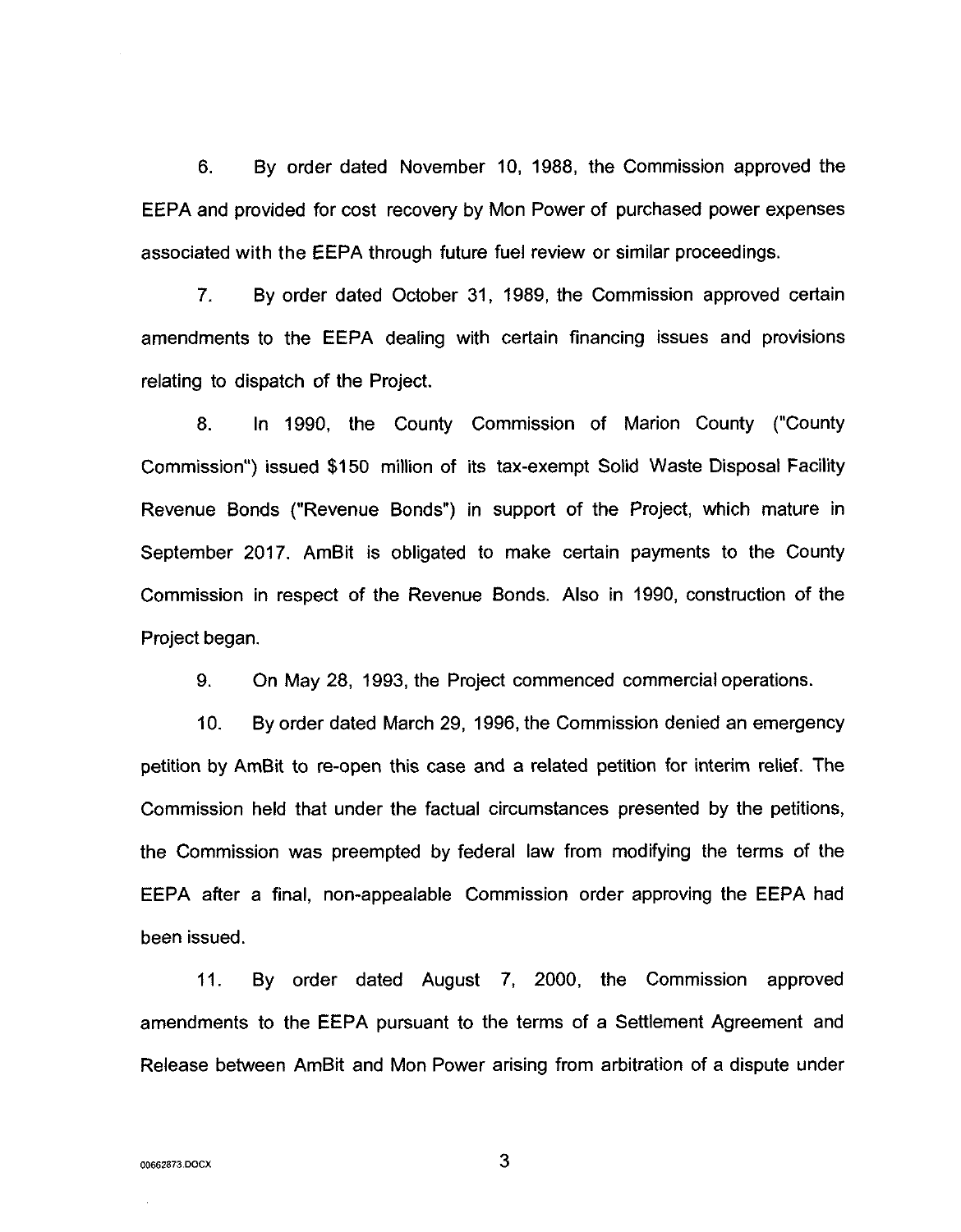the EEPA. The Commission held that these amendments to the EEPA differed substantially from the amendments AmBit had earlier requested unilaterally because the Commission was not being asked to modify the terms of an agreement or contract when the parties disagreed, but instead to merely approve amendments based upon the parties' mutual agreement and release. **As** such, the Commission found no jurisdictional issue, and approved the parties' proposed amendments.

12. By order dated April 13, 2006, the Commission again approved amendments to the EEPA ("2006 Amendments") and associated rate making treatment pursuant to a Joint Petition filed by AmBit, Mon Power, and The Potomac Edison Company ("PE"). The Commission held that it was appropriate to grant the Joint Petition to preserve AmBit's ability to operate and continue to provide electric energy to Mon Power and that the proposed amendments to the EEPA had been mutually agreed to by the parties.

### **AmBit's Current Financial Condition**

13. AmBit represents that it is in financial difficulty as a direct result of increased operating costs. It has defaulted on the principal payments that support the Revenue Bonds and it has been unable to pay lease rent on the property it occupies in Marion County. Unless the EEPA can be amended to increase AmBit's annual revenues, AmBit will be forced to discontinue operations or seek a judicial reorganization. AmBit has presented information to Mon Power and the Commission

**4**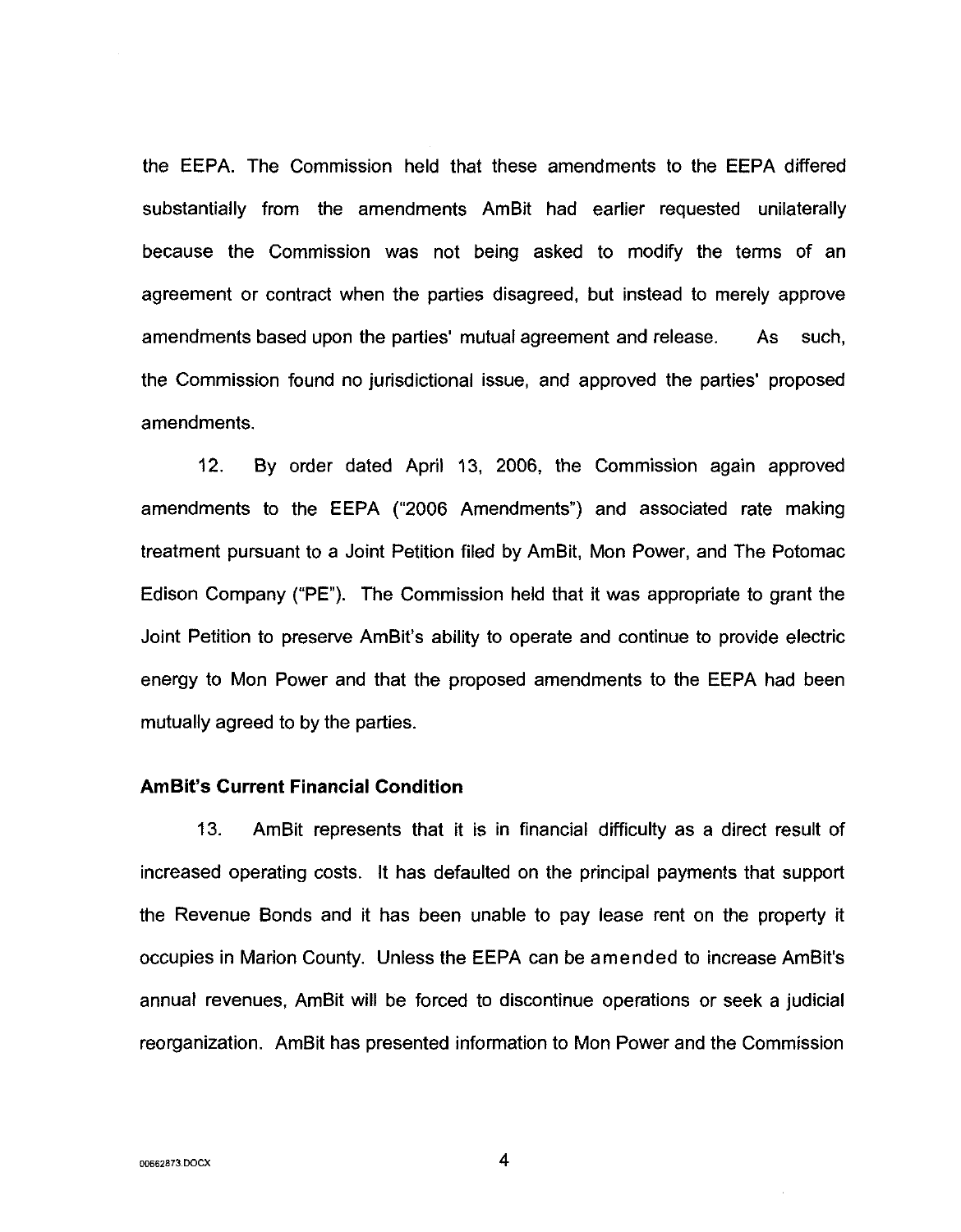Staff that supports its representations concerning its financial circumstances and its inability to continue operations without additional annual net revenues.

14. AmBit and Mon Power have conducted a series of negotiations to identify EEPA amendments that would stabilize AmBit's financial condition, preserve the employment and tax benefits its operations provide, safeguard the Project's contribution to Mon Power's capacity portfolio, and accomplish these goals with a manageable rate impact on utility customers. With the assistance of the Utilities Division, AmBit developed and proposed a set of EEPA amendments that AmBit and Mon Power believe will meet these objectives. After weighing the customer rate impacts to arise from the amendments against the potential loss of the Project and the negative economic, tax base, and environmental impacts associated with that loss, Mon Power has agreed to join in this Joint Petition to submit the EEPA amendments for the Commission's consideration.

15. In previous decisions in this docket, the Commission has held that it has jurisdiction over amendments to a PURPA EEPA where the qualifying facility and the utility have agreed to them and they are otherwise reasonable. In its August 7, 2000 order (p. 2), the Commission differentiated that situation from its March 29, 1996 decision not to exercise jurisdiction over AmBit's unilateral request for contract amendment, and consequently exercised jurisdiction and approved a set of agreed amendments to the EEPA (cf. paragraphs 10 and 11 above). Likewise, in its April 13, 2006 order (pp. 3, 5, 8), applying the same analysis and upon the Staffs recommendation, the Commission exercised jurisdiction and approved another set of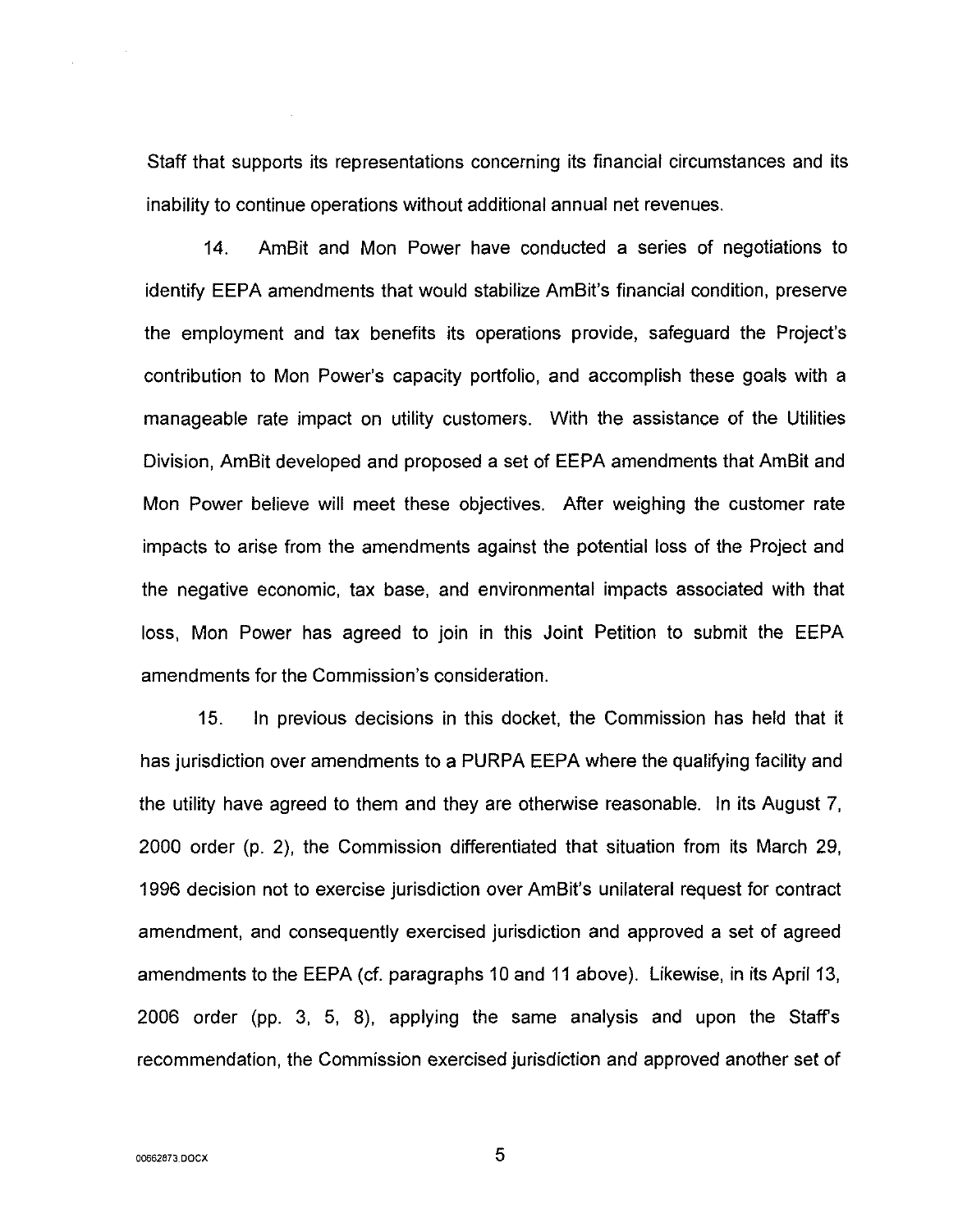amendments to the EEPA (see paragraph 12 above). The circumstances presented here are materially identical to those presented in 2006, and thus the Commission has jurisdiction to consider the Amendment Agreement agreed to by the Joint Petitioners.

### **The Amendment Agreement**

16. The proposed form of the Amendment Agreement is attached as Exhibit A. The salient provisions of the Amendment Agreement are set forth below.

### 17. Purchase Price.

a. Currently, the EEPA requires Mon Power to purchase power from AmBit at the Avoided Energy Cost Rate ("Energy Cost Rate") plus an agreed Capacity Cost Rate for up to 80 MW. The current Capacity Cost Rate under the EEPA is 3.425 cents per kilowatt-hour (\$34.25/MWh). Under the 2006 Amendment, the Capacity Cost Rate of \$34.25/MWh is scheduled to decrease to \$27.00/MWh upon repayment of the Revenue Bonds in October 2017, and to remain at that level until the end of the term of the EEPA in 2036.

b. The Amendment Agreement calls for Mon Power to purchase power up to 80 MW from AmBit at a rate per kilowatt-hour equal to *85%* of all aggregated net revenues for energy, capacity, ancillary services, and any other PJM revenues for the Project as reported by PJM and paid by or through PJM to Mon Power, with the proviso that the rate will be no less than the sum of the Energy Cost Rate plus 3.425 cents per kilowatt-hour, and no more than the sum of the Energy Cost Rate plus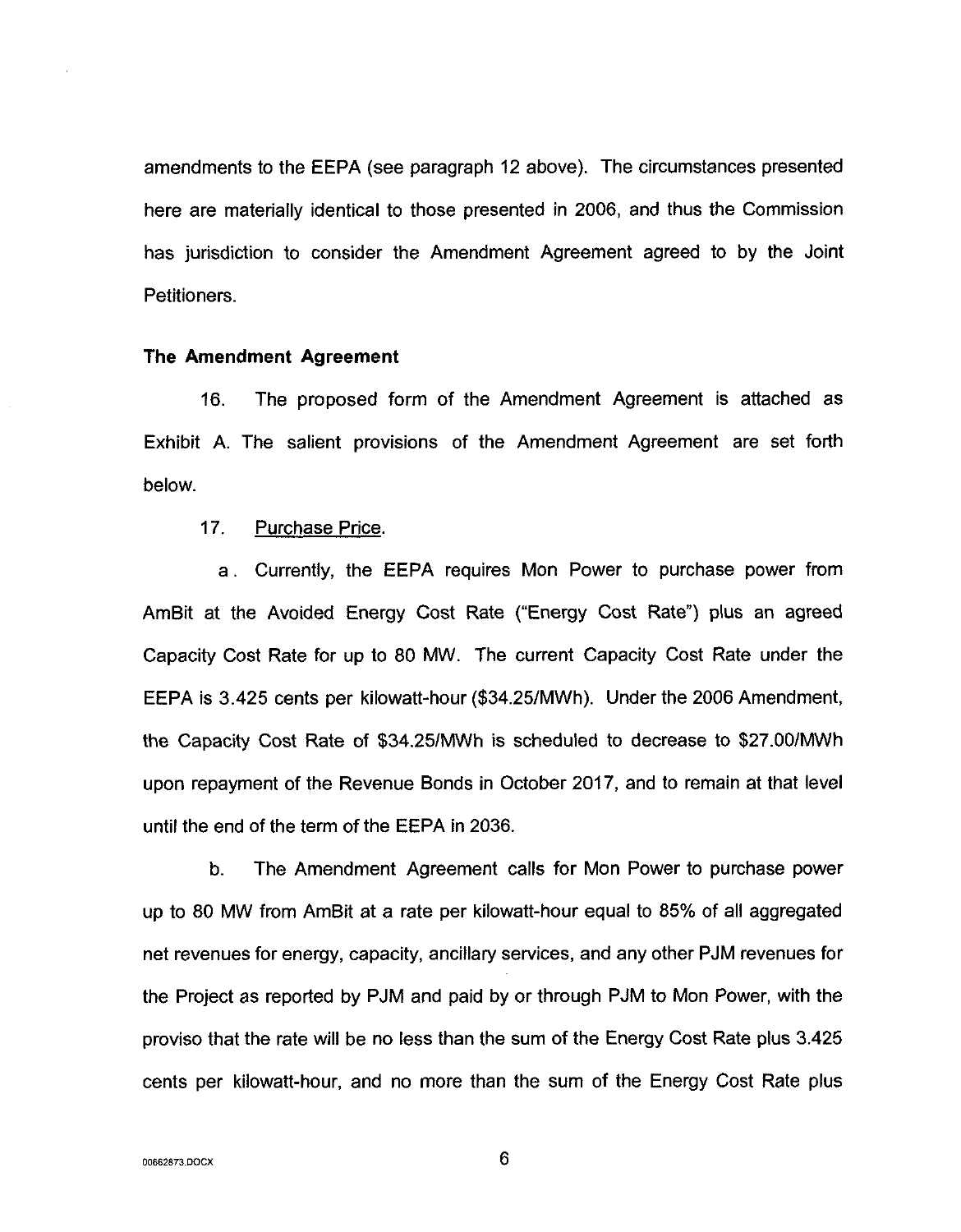4.000 cents per kilowatt-hour, until the end of the EEPA term in 2036. See Exhibit A at 2, 1, 2, amending EEPA § 1.2(b)(i).

c. This pricing mechanism will allow AmBit's net revenues to move with the market price of energy, capacity, and ancillary services in PJM over time, subject to the capacity cost floor and ceiling provisions. The pricing mechanism will be analyzed on a monthly basis to determine whether market prices are high enough for the market approach to be triggered. Based on current market prices, the market price mechanism is not expected to be triggered in the near term except perhaps during a peak month when prices escalate. When triggered, the 85% of market discount will provide lower costs to the customers than otherwise would be achieved through spot market purchases if the Project were no longer operating.

d. This amendment to the pricing mechanism is not likely to give rise to any increased cost to Mon Power and PE customers before October 2017. At that time, Mon Power's annual purchased power expense from AmBit will increase by approximately \$4.6 million per year as compared with the scheduled capacity cost reduction that would otherwise go into effect in October 2017 under the current EEPA. This amounts to less than one-half of one percent (0.5%) of the current combined West Virginia rate revenues of Mon Power and PE.

18. Tracking Account. The EEPA provides for an energy tracking account ("Tracking Account") to track and account for certain excess payments by Mon Power to AmBit under the EEPA. The EEPA currently requires that AmBit amortize the balance of the Tracking Account over time by reducing the Energy Cost Rate to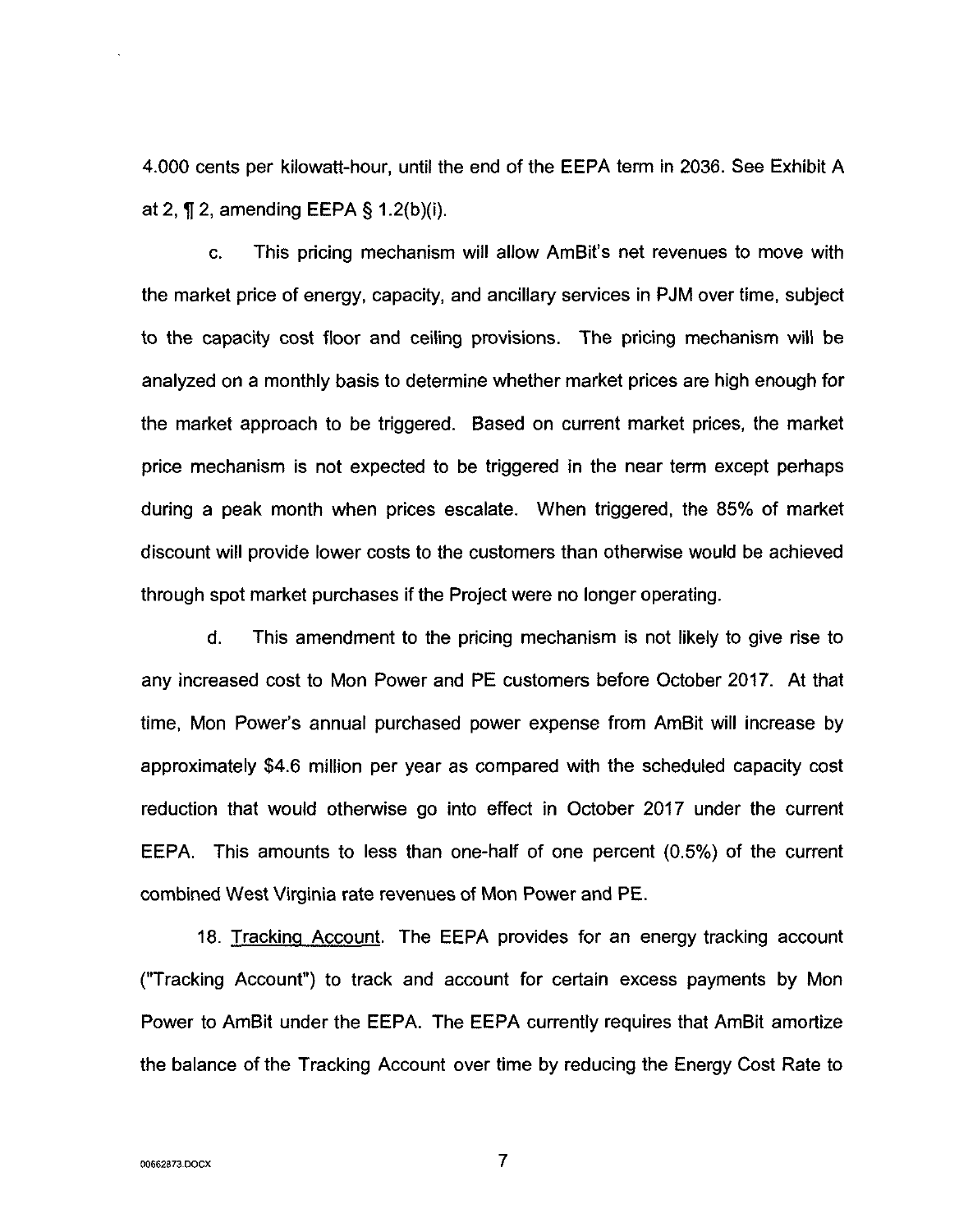\$19.00/MWh until fully amortized, beginning in January 2020. Under the Amendment Agreement, the Tracking Account and AmBit's corresponding amortization obligation will be eliminated, resulting in a reduction of \$8,870,000 in accrued expenses to AmBit in  $2020$ ,<sup>1</sup> and increasing its available cash flow during that period.' See Exhibit A at 3, **13,** amending EEPA § 1.3 and Part II of Exhibit B thereof. The elimination of the Tracking Account will result in increased costs to Mon Power and PE customers in the year 2020 of less than one percent (1.0%) of the current combined West Virginia rate revenues of Mon Power and PE.

19. Cap of Maintenance Reserve. Under the EEPA, AmBit is required to maintain a Maintenance Reserve Fund. While AmBit understands the necessity of such a fund, its current financial condition has not permitted it to maintain its funding or increase the reserve level each year, as the EEPA currently requires. Ambit believes that an \$8,000,000 Maintenance Reserve Fund is adequate to properly maintain the Project based on past operating experience and expected future needs, including major maintenance of the turbinelgenerator and boilers. An \$8,000,000 reserve is sufficient to cover the cost of materials and services as well as lost revenues during prolonged outages, and can be replenished over time. In addition, insurance coverages have been improved over previous policies to help limit

The return of this *58* million to customers, to the extent completed under the current EEPA, was expected to be accomplished entirely in 2020. **1** 

The Tracking Account is an accounting mechanism, not a funded account, and AmBit has no cash in reserve to fund amortization of the Tracking Account beginning in January 2020. If AmBit were to discontinue operations, Mon Power may be unable to recover any funds for customers associated with AmBit's existing Tracking Account obligations. **2**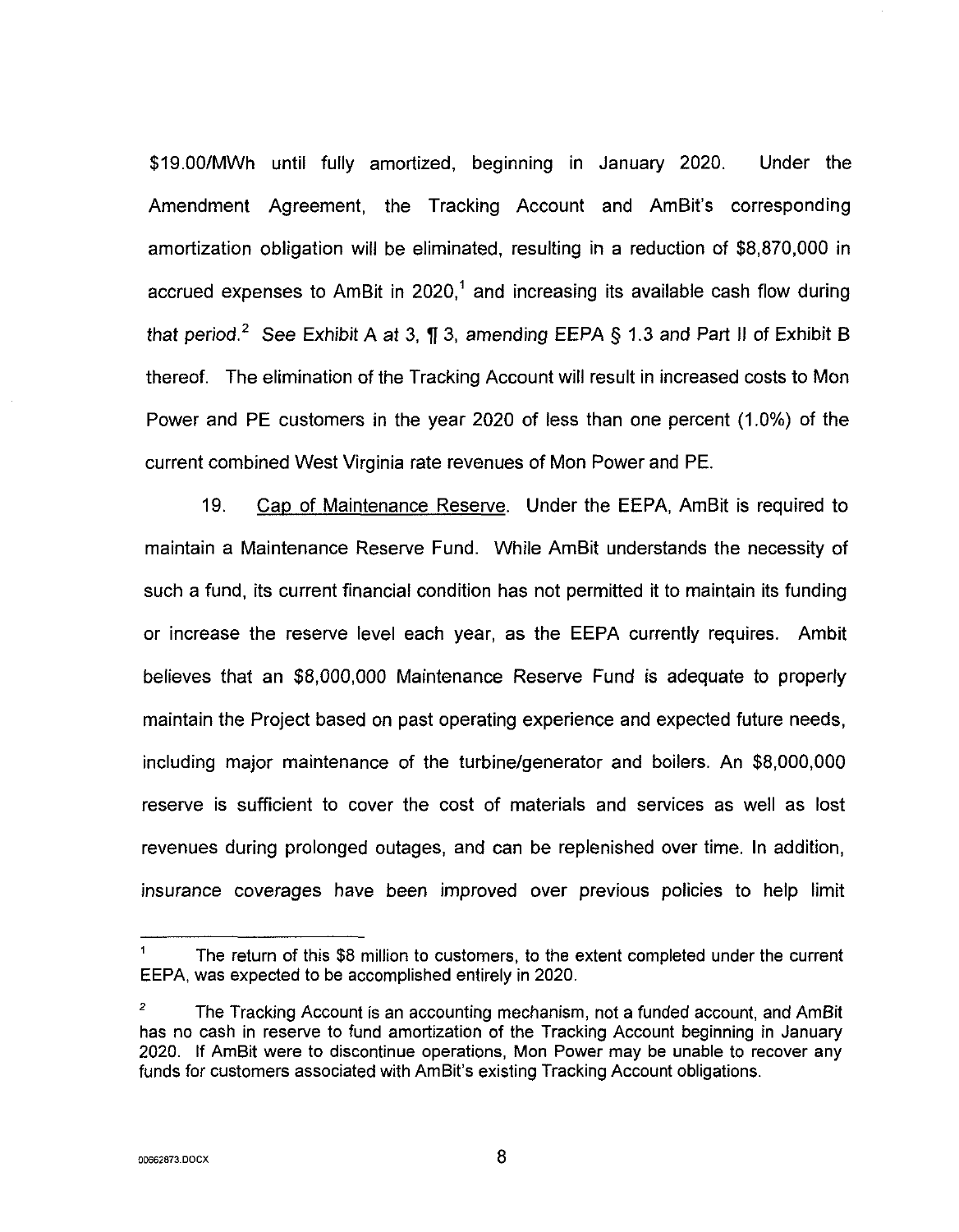exposure to catastrophic events. Under the Amendment Agreement, the Maintenance Reserve will be capped at \$8,000,000 for the remainder of the term of the EEPA, and upon AmBit's funding of it at the \$8,000,000 level, will no longer require AmBit to increase the maintenance reserve level each year during the remaining term. See Exhibit A at 3, **7** 7, amending EEPA § 9.1.

20. Purchase Price for Additional Proiect Enerqy. Under the current EEPA, Mon Power pays AmBit the Energy Cost Rate based on the "APS Proxy Units" for AmBit energy provided in any hour in excess of 80 MW up to the limit of the existing facilities, additional output that generally ranges from 1 MW to **4** MW. Under the Amendment Agreement, the rate paid for this "Additional Project Energy" would be calculated at 95% of the real-time locational marginal price ("LMP") as reported by PJM and paid by or through PJM to Mon Power. See Exhibit A at 1-2,  $\P$  1, amending EEPA  $§$  1.1(c). This change will benefit both parties: AmBit has the potential to generate additional revenue above the Energy Cost Rate when LMPs exceed that amount, and Mon Power will not be required to pay the Energy Cost Rate when LMPs are below the Energy Cost Rate. In either case, Mon Power will pay less than the LMP.

21. Increased Curtailment Opportunities to Mon Power. The Amendment Agreement will increase the number of hours per year that Mon Power may reduce the amount of Project Energy it must accept, to 100 hours from 80 hours in the current EEPA. Project Energy purchased during these "curtailment hours" will be paid at the rate specified in Paragraph 17 above. See Exhibit A at 3, **7 4,** amending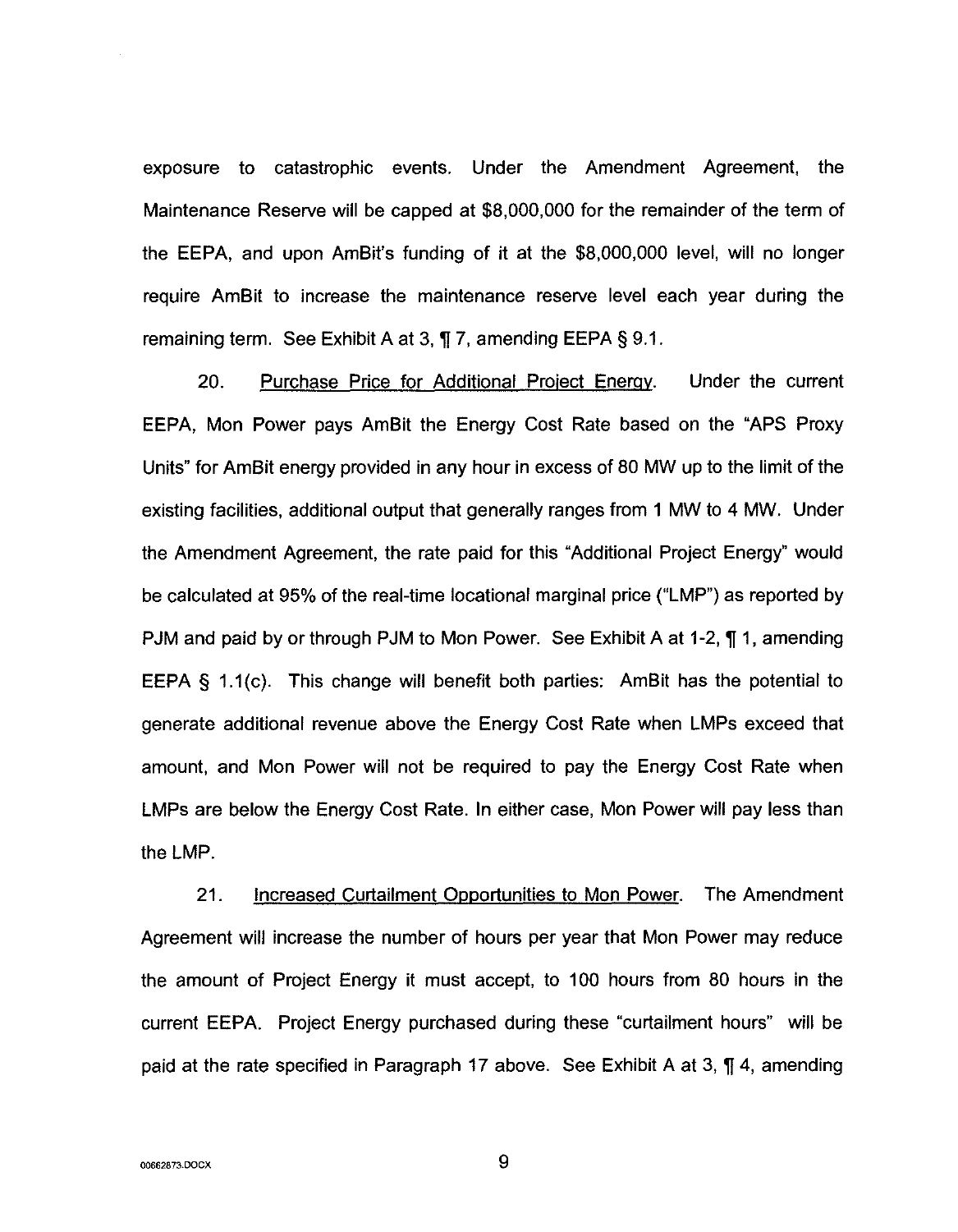EEPA § 1.4(c). This curtailment provision is utilized by Mon Power during lowdemand days when market prices are very low to avoid paying AmBit, to a limited extent, for much more expensive power than Mon Power could obtain in the PJM market.

22. Cost Recovery. Mon Power's current expenses under the EEPA are recovered as purchased power expenses through the annual ENEC process. Mon Power's agreement to execute the Amendment Agreement is predicated on the Commission's approval of the inclusion of any incremental purchased power expenses associated with the Amendment Agreement being granted deferred accounting treatment, with full and timely recovery through the ENEC as well.

23. Effectiveness Conditioned on Commission Approval. The Amendment Agreement obligates Mon Power and AmBit to use commercially reasonable efforts to obtain Commission approval of the Amendment Agreement and the related ratemaking treatment described above. The effectiveness of the operative provisions of the Amendment Agreement (including specifically those described above) is conditioned upon the receipt of a final order of the Commission granting the relief requested in this Joint Petition without modifications unacceptable to either or both parties. See Exhibit A at 3, **f** 8.

### **Benefits of the Amendment Agreement**

24. The Amendment Agreement is expected to result in increased revenues to AmBit over time as compared with the current EEPA terms. Mon Power estimates that as compared with the current EEPA, the purchase price changes described in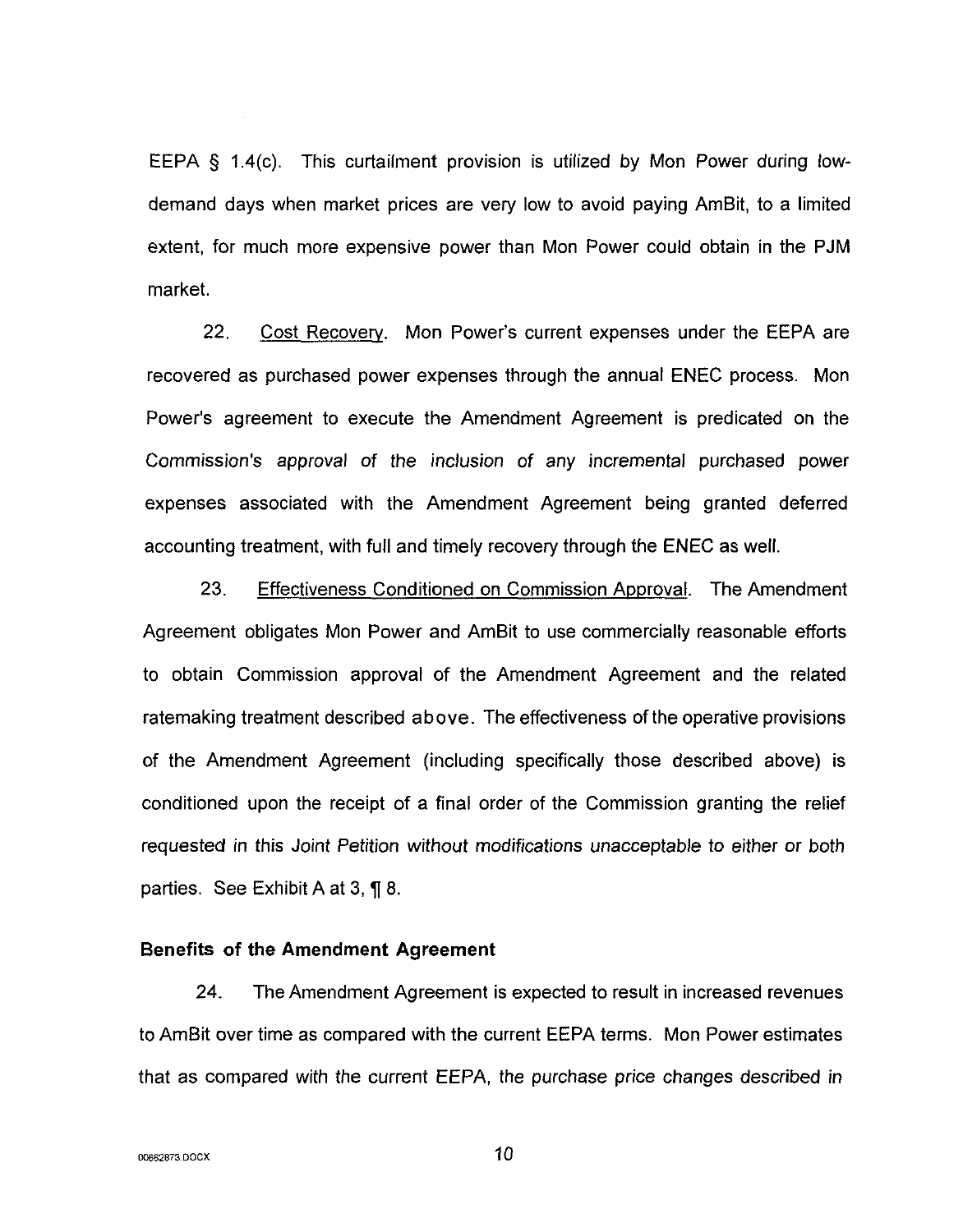paragraph **17** above will increase its purchased power expense by approximately \$4.6 million annually as of October 2017, and the elimination of the Tracking Account described in paragraph 18 above will increase its purchased power expense by an additional one-time \$8.8 million for 2020. Until October 2017, however, the parties expect no financial impact (increased revenues to AmBit or increased costs to Mon Power) unless market prices during a particular month escalate enough to support the market trigger mechanism and exceed the floor capacity price of 3.425 cents/kwh.

25. AmBit represents that if the Amendment Agreement is approved, the economic benefits of the Project to West Virginia in general and Marion County in particular will be preserved. The Project employs 54 people in full time positions and has created 58 additional jobs throughout the economy of the state. These 112 full time jobs generate \$9.44 million annually in terms of employment compensation. The total impact of AmBit's expenditures on the Gross State Product *of* West Virginia is estimated to be at least \$34.4 million annually in 2014 dollars. AmBit pays taxes of nearly \$2 million per year. It generates approximately 640,000 Renewable Energy Credits annually for Mon Power.<sup>3</sup> In addition, 565,000 tons of waste coal **is** consumed annually, and the ash generated **is** a Beneficial Use By-Product used by AmBit, mine operators and others to reclaim waste coal and

Although **H.B.** 2001 (2015) repealed most of the West Virginia Alternative and Renewable Energy Portfolio Act and its provision for alternative and renewable energy resource credits, the Project still generates RECs, which can be sold in other states such **as**  Pennsylvania. Mon Power's sale of these RECs can offset fuel and purchased power costs in ENEC cases. **3**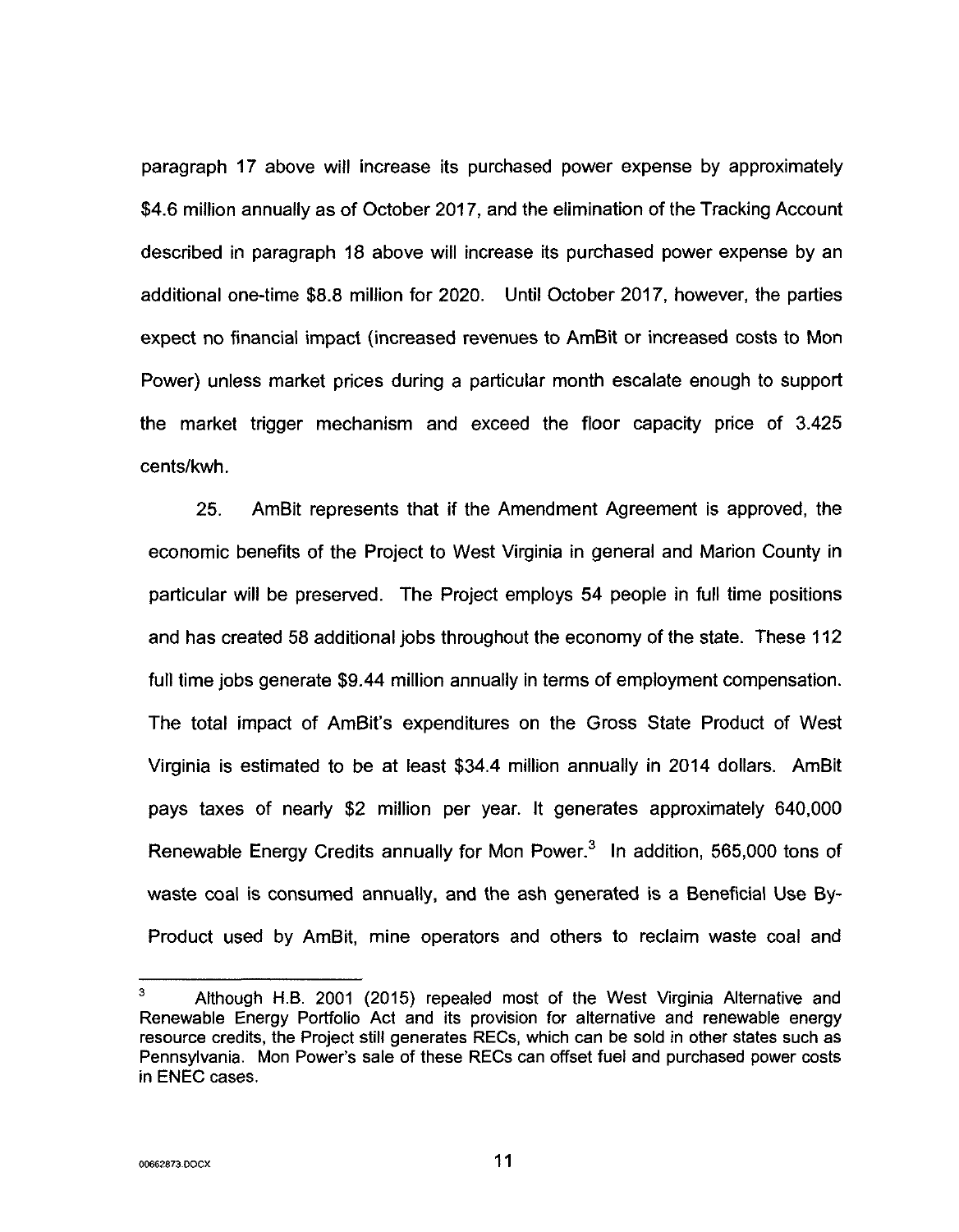fracking sites, control acid mine-water, and remediate other wastes. Over 200 acres of abandoned waste sites have been reclaimed and restored to-date. Assuming operations continue through 2036, approximately 24 million tons of waste coal will be used and over 500 acres of land reclaimed. AmBit's on-going cleanup of local waste coal and generation of beneficial ash will also continue, resulting in increased environmental quality in West Virginia.

26. AmBit asserts that Commission approval of the Amendment Agreement will serve to advance the public policy goals set forth in West *Vjrgjnia Code* §24-2-1 d(c) of encouraging electric utilities to acquire capacity from electric generation located in West Virginia that burns coal produced in West Virginia to produce reliable capacity and energy at low cost. In addition, West *Vjrginia Code*  §24-2-19 specifically authorizes rate-making allowances to encourage the use of state-of-the-art clean air and clean coal technologies by electric generating plants in this State. Thus, the relief requested in this Joint Petition will advance important public policy goals as expressed by the West Virginia Legislature.

### **Request for Expedited Consideration**

27. AmBit represents that its financial situation is dire, and that without the approval and implementation of the Amendment Agreement, it will be required to discontinue its operations or seek judicial reorganization. While the Purchase Price provisions referenced in paragraph 17 above may not have an impact on rates until approximately October 2017, approval of the Amendment Agreement is necessary as soon as possible so that AmBit's creditors can be made aware of the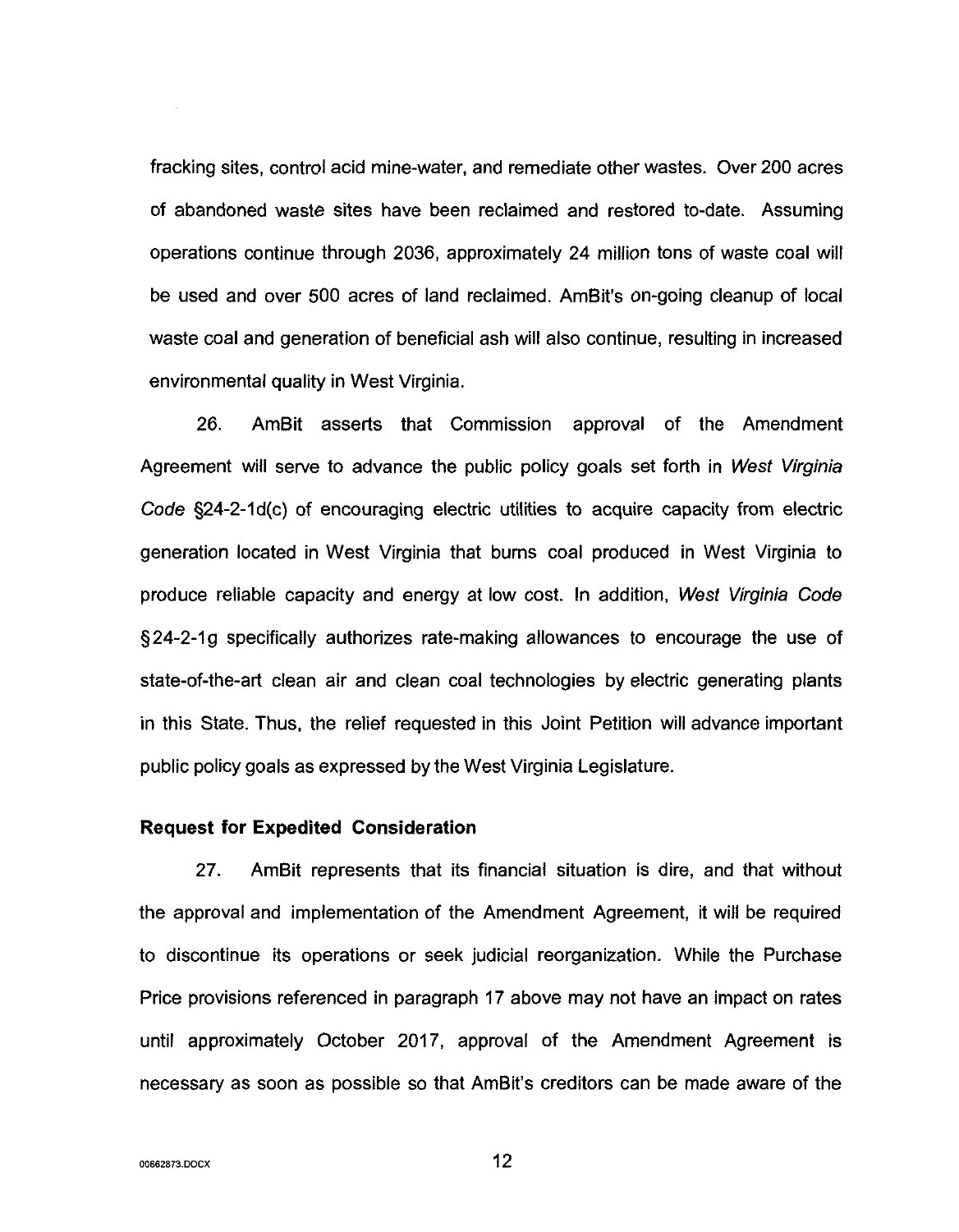Commission's approval of the Amendment Agreement's terms, allowing any needed renegotiation of existing financial and lending arrangements

28. To that end, AmBit seeks to implement the Amendment Agreement not later than August 21, 2015. Accordingly, AmBit requests that the Commission grant this Joint Petition expedited consideration in accordance with the Commission's applicable procedures and to enter an Order granting the relief specified below on or before August **21,** 2015. Mon Power consents to AmBit's request for expedited relief. Mon Power also consents to AmBit's request that the Commission retain this case in lieu of a referral to the Division of Administrative Law Judges and promptly issue a notice of filing and establish a deadline for intervention.

WHEREFORE, for the foregoing reasons:

1. AmBit and Mon Power jointly request that the Commission reopen this case and approve the Amendment Agreement, without approving the specific terms and conditions thereof; and

2. AmBit and Mon Power request that the Commission:

(a) approve the ratemaking treatment of recovery of all incremental costs arising from the Amendment Agreement timely through the annual ENEC proceeding and the continuation of deferred accounting;

(b) it to the Division of Administrative Law Judges; retain this case for processing in lieu of referring

(c) promptly issue a notice of filing and establish a deadline for intervention;

**00662873 DOCX** 13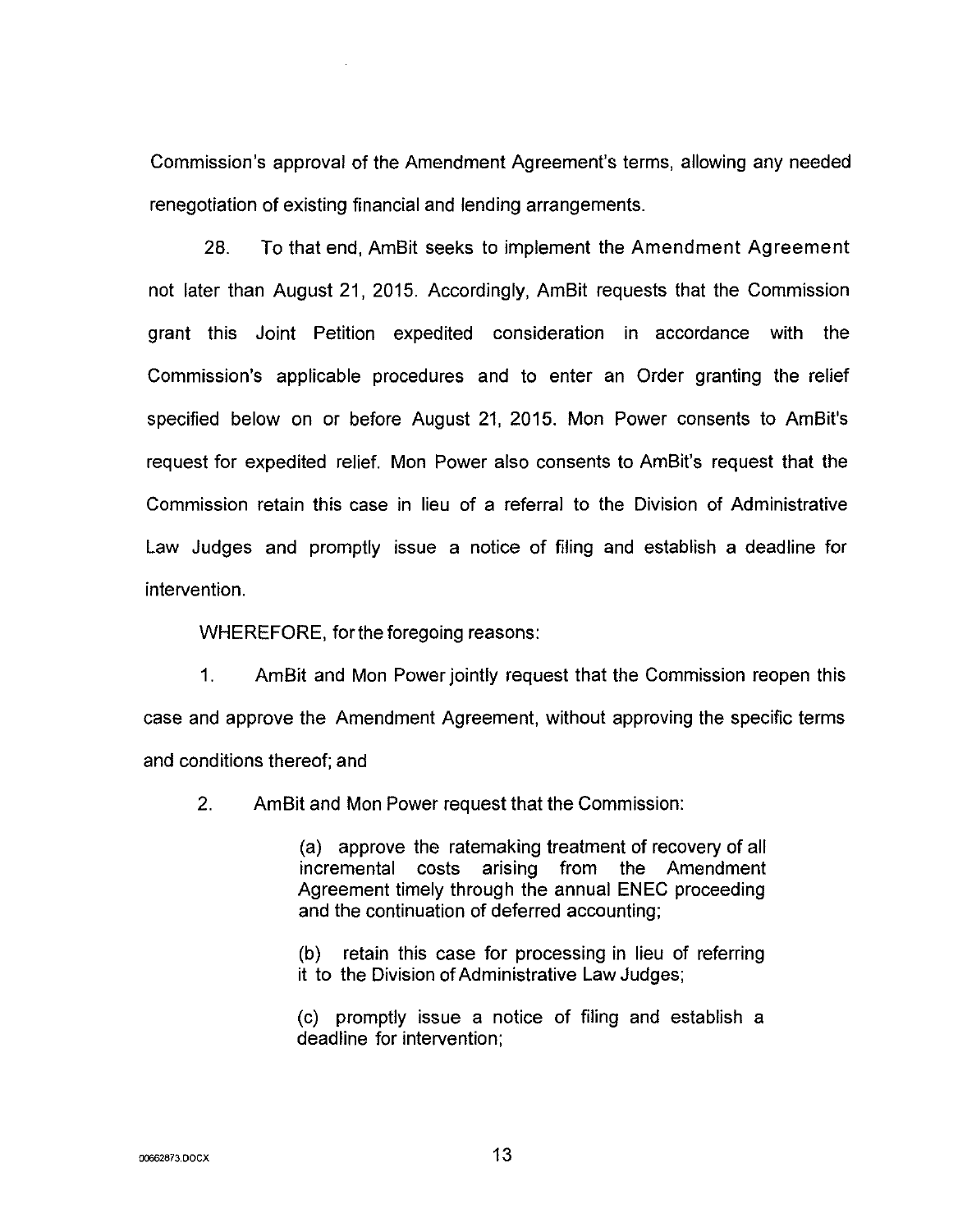(d) grant this Joint Petition expedited consideration so that the Commission may enter an Order granting the requested relief by August 21, **2015;** and

(e) grant such other relief as the Commission may determine to be warranted.

(signature page follows)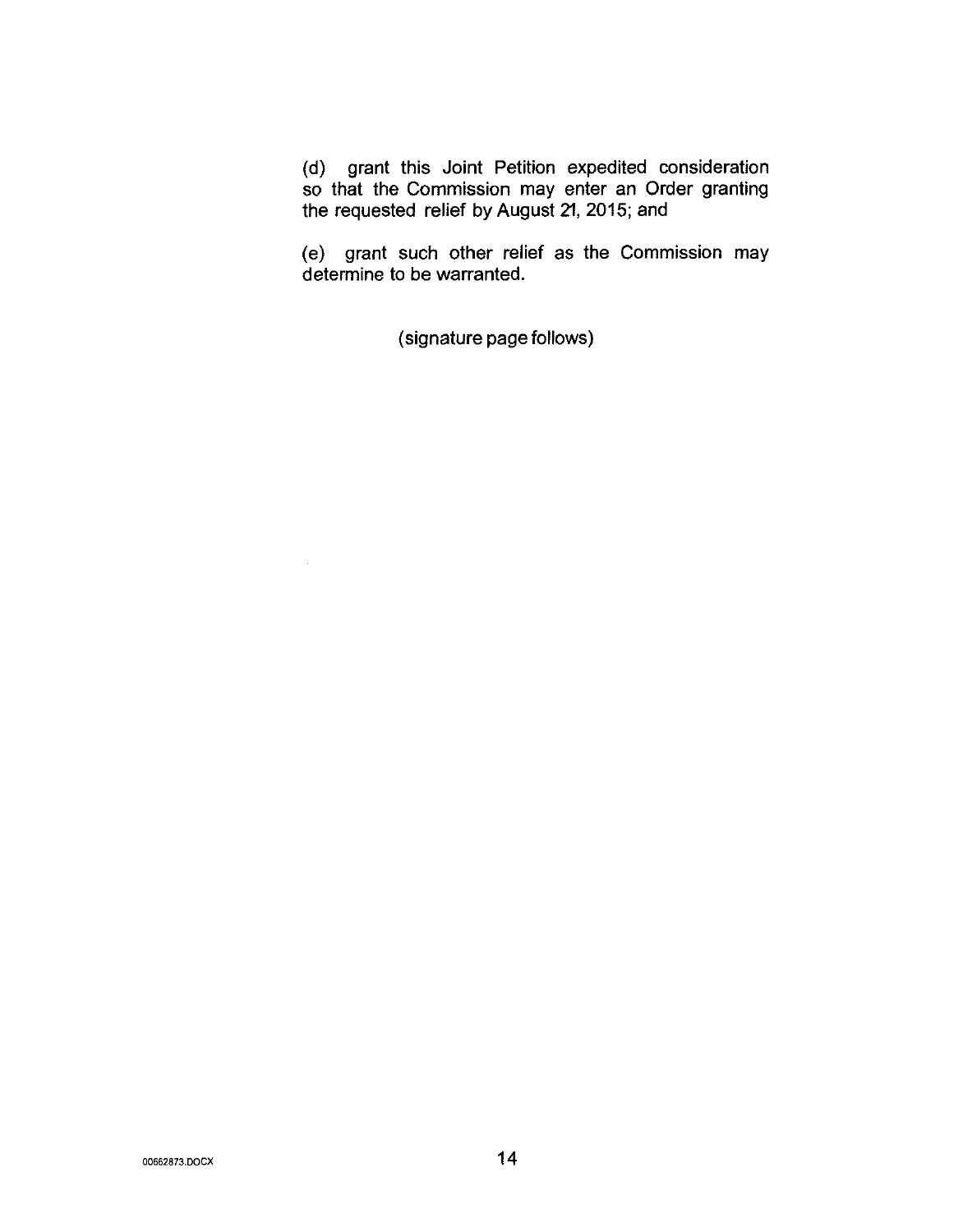Respectfully submitted this  $5^{th}$  day of **Table 2015.** 2015.

AMERICAN BITUMINOUS POWER PARTNERS. L.P.

MONONGAHELA POWER COMPANY

By Counsel

Robert R. Rodecker, WV Bar ID'3145 John R. McGhee, Jr., WV Bar ID 5205 Kay Casto & Chaney PLLC 1500 Chase Tower, 15th Floor 707 Virginia Street, East Charleston, WV 25301 Telephone: (304) 345-8900

Counsel for American Bituminous Power Partners, L.P.

Christopher L. Callas, WV Bar ID 599 John Philip Melick, WV Bar ID 2522 JACKSON KELLY PLLC 1600 Laidley Tower Post Office **Box** 553 Charleston, West Virginia 25322 (304) 340-1251

Gary A. Jack, WV Bar ID 1855 Senior Corporate Counsel **FirstEnergy** 5001 NASA Blvd. Fairmont, WV 26554 Phone: 304-534-7409

Counsel for Monongahela Power Company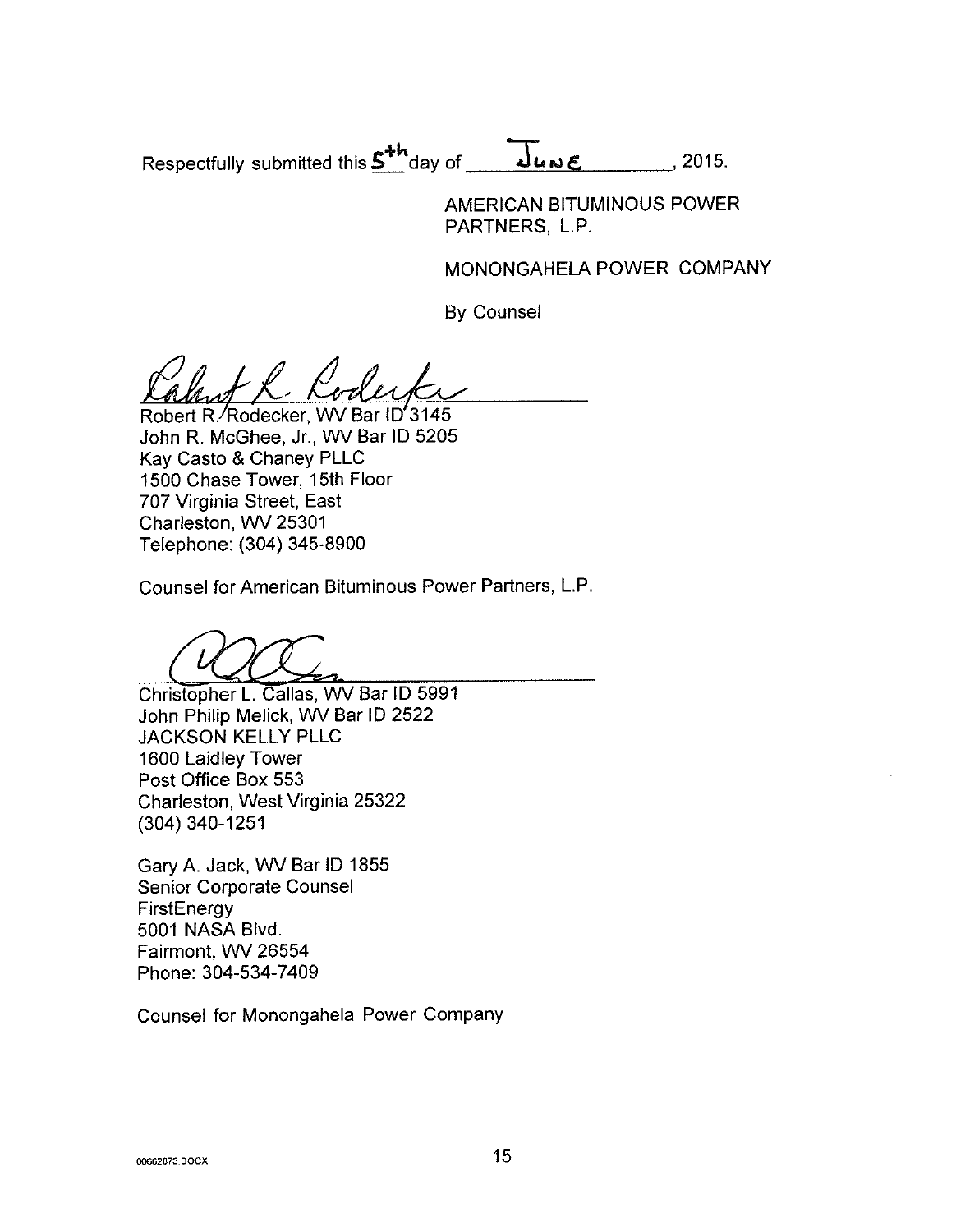# **EXHIBIT A**

## **AMENDMENT AGREEMENT**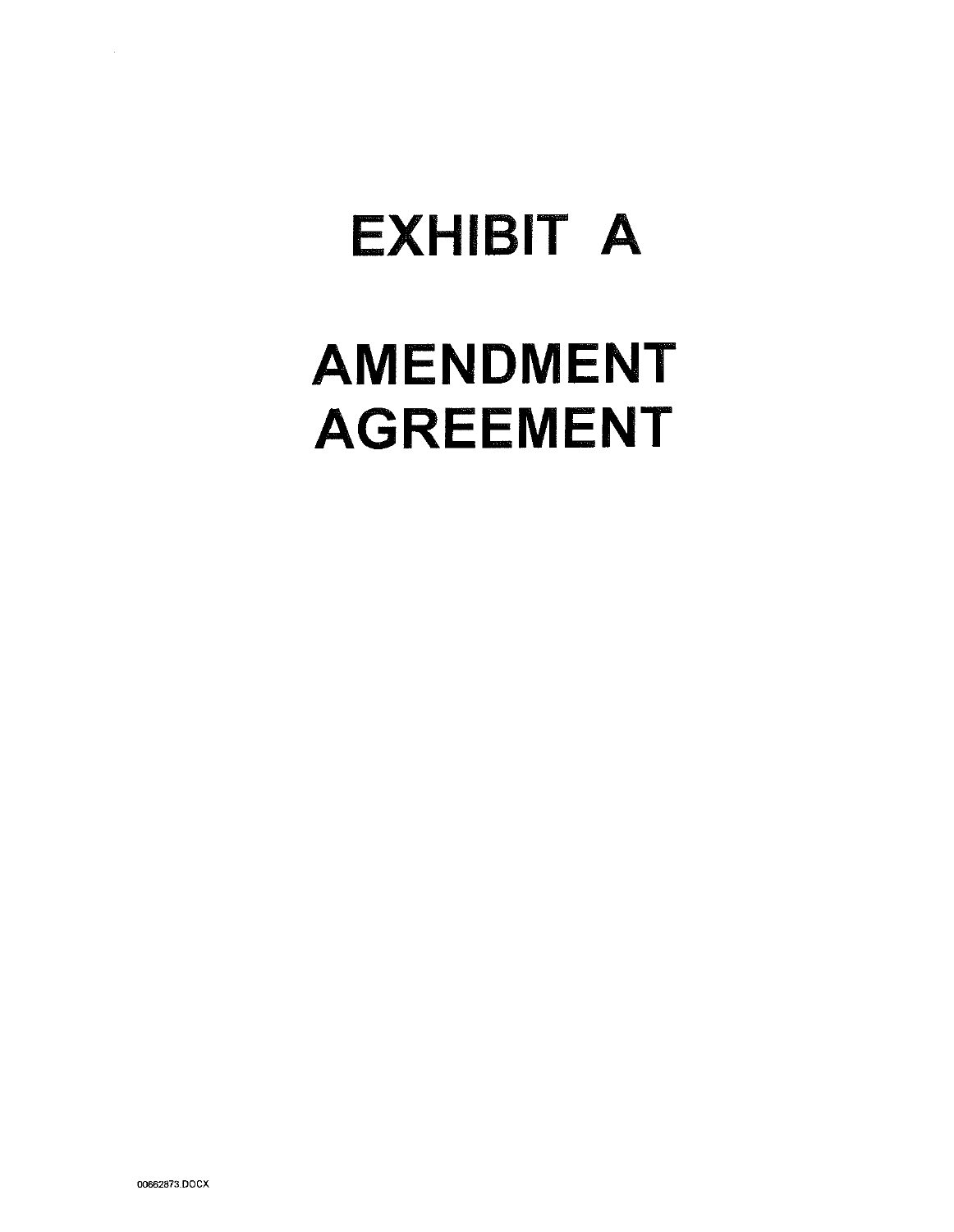### AMENDMENT AGREEMENT

This Amendment Agreement (the "Amendment Agreement") is entered into as of June -, <sup>201</sup>*5* between Monongahela Power Company ("Buyer") and American Bituminous Power Partners, L.P. ("Seller").

#### WITNESSETH:

WHEREAS, Buyer is an Ohio corporation and an electric public utility subject to the jurisdiction of the Public Service Commission of West Virginia (the "Commission");

WHEREAS, Seller is a Delaware limited partnership, which operates a coal waste disposal power project in West Virginia, with a gross design capacity of approximately 91.23 megawatts and a net design capacity of approximately 80 megawatts, referred to as the Grant Town Project;

WHEREAS, the County Commission of Marion County (West Virginia) has issued its Solid Waste Disposal Facility Revenue Bonds that mature on October 1, 2017 to finance a portion of the costs of the coal waste disposal power project (the "Bonds");

WHEREAS, the Bonds issued by Marion County are payable from, and secured by, revenues from the coal waste disposal power project;

WHEREAS, Buyer entered into an Electric Energy Purchase Agreement with Seller, dated September 15, 1988, as amended to the date hereof (the "EEPA"), pursuant to which Buyer purchases electricity from the Grant Town Project;

WHEREAS, pursuant to the EEPA, Seller is obligated to pay amounts due Buyer pursuant to a Tracking Account until the Tracking Account balance is reduced to zero; and

WHEREAS, Buyer and Seller have agreed to amend the EEPA; and capitalized terms used in this Amendment Agreement and not otherwise defined shall have the meanings set forth in the EEPA.

NOW THEREFORE, in consideration of the mutual promises and covenants set forth below, and intending to be legally bound, Buyer and Seller agree as follows:

1. Additional Proiect Energy. Buyer and Seller agree to delete the existing language in Section 1.1(c) of the EEPA and insert the following in lieu thereof:

> "(c) The obligation of Seller to sell and deliver, and the obligation of Buyer to accept and purchase, Project Energy pursuant to Section l.l(a) shall in no event exceed the Contract Output; provided, however, Seller shall have the right to sell (in which case Buyer shall be obligated to purchase), any Project Energy in excess of the Contract Output (or, during any period of Prolonged Boiler Interruptions, in excess of 50% of the Contract Output) ("Additional Project Energy") such that the Project's gross design capacity does not exceed the existing capacity noted above. Notwithstanding the foregoing, each of Buyer and Seller shall have the right, in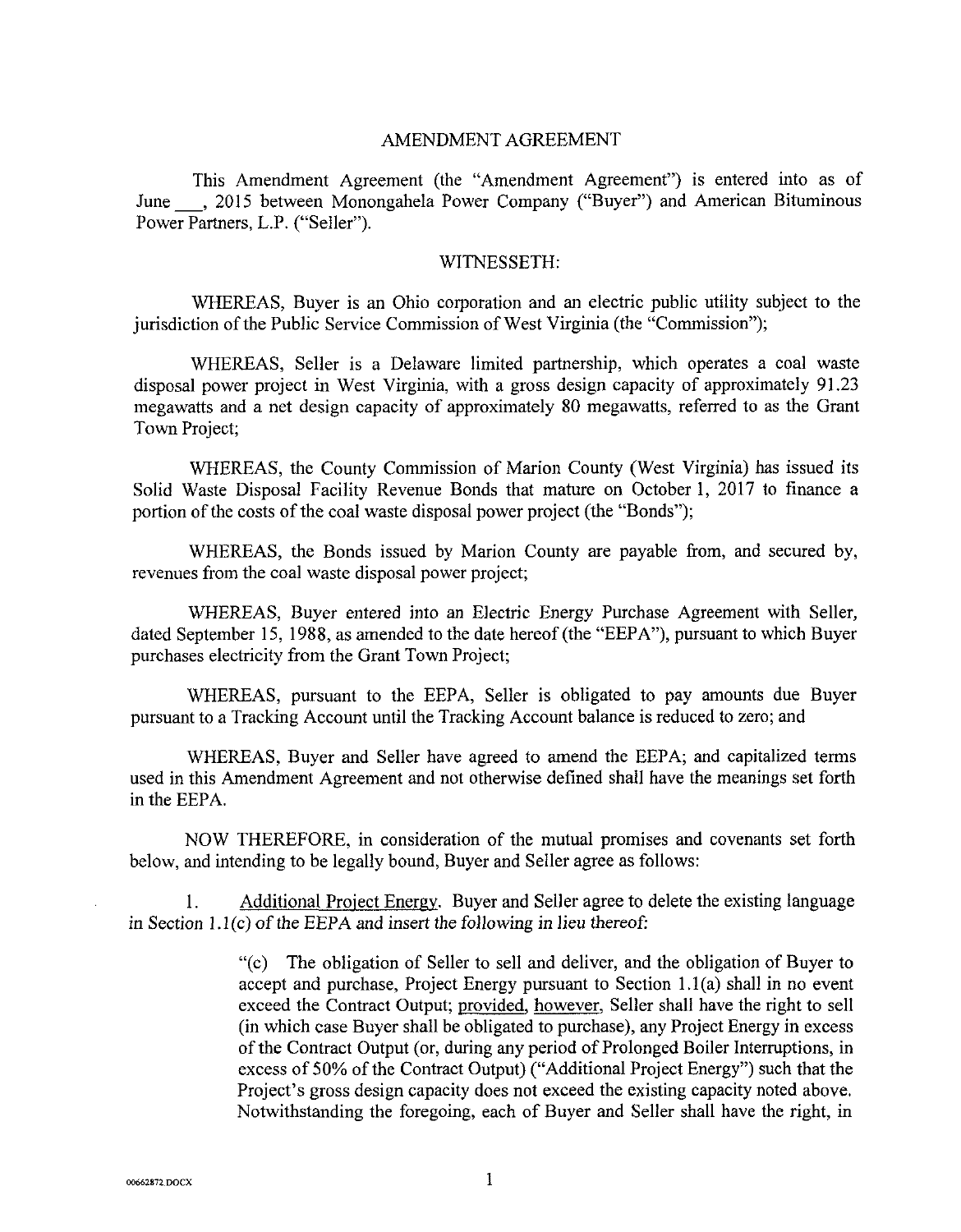its reasonable discretion and subject to considerations of sound electric utility practice, to interrupt or reduce deliveries of Additional Project Energy in order to adjust said deliveries to operating conditions on Buyer's system or at the Project, as the case may be; provided, however, that during seasonal peak periods of APS Demand, Seller shall use all reasonable efforts to make uninterrupted deliveries to Buyer of any Additional Project Energy that may he requested by Buyer from time to time pursuant to this Section 1.1(c). Notwithstanding Section 1.2 (b)(i), Buyer shall pay Seller for all Additional Project Energy delivered to it during each Billing Period at a rate per kilowatthour equal to *95%* of the real-time hourly wholesale price of generation delivered to the applicable PJM Pnode as reported by PJM and paid by or through PJM to Buyer."

2. Purchase Price. Buyer and Seller agree to delete Section 1.2(b)(i), (ii) and (iii) of the EEPA and insert the following in lieu thereof:

> "(i) during any period while the Project is being operated in the QF Control Mode, Buyer shall (A) pay for any Project Energy delivered to it pursuant to Section **1.1,** up to an amount not exceeding the Contract Output, at a rate per kilowatthour equal to *85%* of all aggregated net revenues for energy, capacity, ancillary services and any other revenues for the Project as reported and paid by or through PJM to Buyer as initially billed and paid plus any billing adjustments through subsequent PJM billing statements; provided, however, such rate shall be no less than the sum of the Energy Cost Rate plus 3.425 cents per kilowatthour, nor more than the sum of the Energy Cost Rate plus 4,000 cents per kilowatthour, which rate per kilowatthour shall be applied to the Project Energy delivered to Buyer for each Billing Period during the term of this Agreement; provided, however, that during any period of Prolonged Boiler Interruptions, Buyer shall pay the Energy Cost Rate for any Project Energy delivered to it in excess of *50%*  of the Contract Output; and (B) pay for any Additional Project Energy at a rate per kilowatthour as specified in Section  $1.1(c)$ ;

> (ii) during any period while the Project **is** being operated in the Manual Dispatch Mode, Buyer shall pay to Seller, the rate per hour specified in Section 1.2(b)(i) for each kilowatthour of Project Energy delivered to Buyer pursuant to Section 1.1; provided, however, that for any hour during such period when the Project Energy delivered to Buyer pursuant to this Agreement is less than *95%* or greater than 105% of the Dispatch Output, Buyer shall pay to Seller a rate per hour equal to 30% of such rate;

> (iii) during any period while the Project is being operated in the Automatic Dispatch Mode, Buyer shall pay to Seller, the rate per hour specified in Section 1.2(b)(i) for each kilowatthour of Project Energy delivered to it pursuant to Section 1.1 ; and

> (iv) during any period while the Project is being operated in the Off Line Dispatch Mode, Buyer shall pay to Seller, the rate per hour specified in Section  $1.2(b)(i)$  for each kilowatthour of Project Energy delivered to it pursuant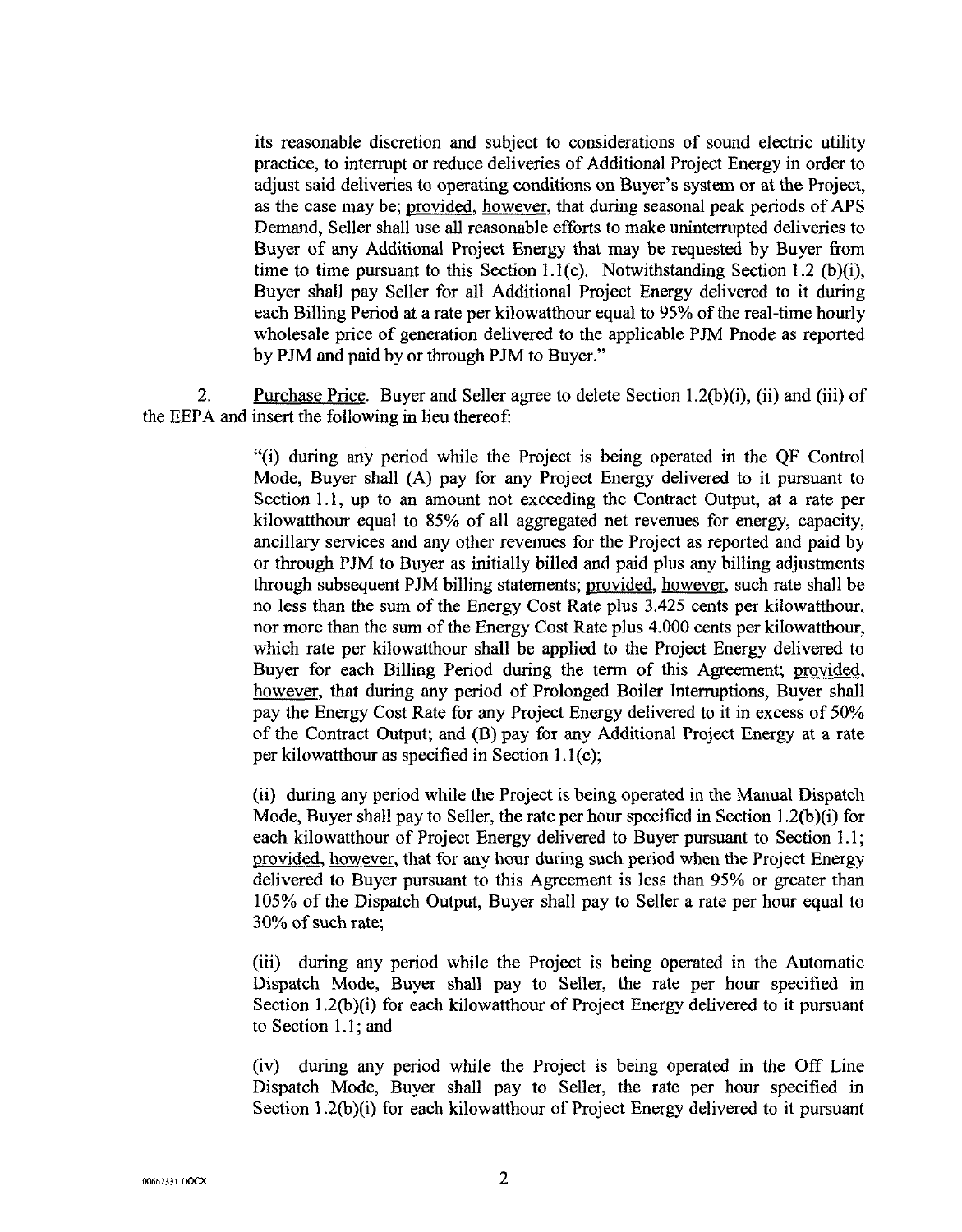to Section 1.1; provided, however, that if Seller shall not have ceased generating Project Energy within 120 minutes after receipt of Buyer's notice pursuant to Section 3.2(b)(iii), the amount to be paid by Buyer to Seller pursuant to this Section 1.2(b)(iv) shall be limited to a rate per hour for each hour during such period equal to 30% of such rate until Seller shall have so ceased generating Project Energy."

Tracking Account. Section 1.3 and Part **I1** of Exhibit B of the EEPA shall be deleted and the Tracking Account and all provisions thereof with respect thereto shall be terminated from and after the Rate Change Date. No amounts shall be due or payable by Seller to Buyer pursuant to the Tracking Account and no amounts shall be subtracted from any future payments to Seller. 3.

4. Suspension of Purchases. Buyer and Seller agree to delete the existing language in Section 1.4(c) of the EEPA and insert the following in lieu thereof

> "(c) In addition, Buyer shall have the right, at Buyer's discretion, to reduce to as low as 32 megawatts the amount of Project Energy accepted from Seller on as many as 16 occasions during each calendar year for an aggregate total of not more than 100 hours in each calendar year. Buyer shall give Seller at least 30 minutes advance notice, in writing, of (i) the period of each such reduction and (ii) the amount of Project Energy it will accept during the period of reduction. In no event shall the period of each such reduction be less than five (5) hours. Buyer shall be required to pay Seller the purchase price as specified in Section  $1.2(b)(i)$ for the Project Energy Buyer accepts pursuant to this amended Section 1.4(c)."

5. Capacity Cost Rate. Buyer and Seller agree to delete the definition of Capacity Cost Rate in Section 9.1 of the EEPA and insert the following in lieu thereof:

"Capacity Cost Rate" means 3.425 cents per kilowatthour."

*6.* **PJM.** Buyer and Seller agree to insert a definition for PJM to Section **9.1** as follows:

"PJM" means PJM Interconnection, LLC or its successor."

7. Minimum Reserve Fund Requirement. Buyer and Seller agree to delete the definition of Minimum Reserve Fund Requirement in Section 9.1 of the EEPA and insert the following in lieu thereof:

"Minimum Reserve Fund Requirement:" means \$8,000,000.''

8. Commission Approval. Buyer and Seller shall each use its commercially reasonable efforts to obtain approval of the Commission as promptly as possible of (i) this Amendment Agreement and (ii) the recovery by Buyer of any incremental cost increases to Buyer associated with this Amendment Agreement from its customers and those of The Potomac Edison Company in West Virginia.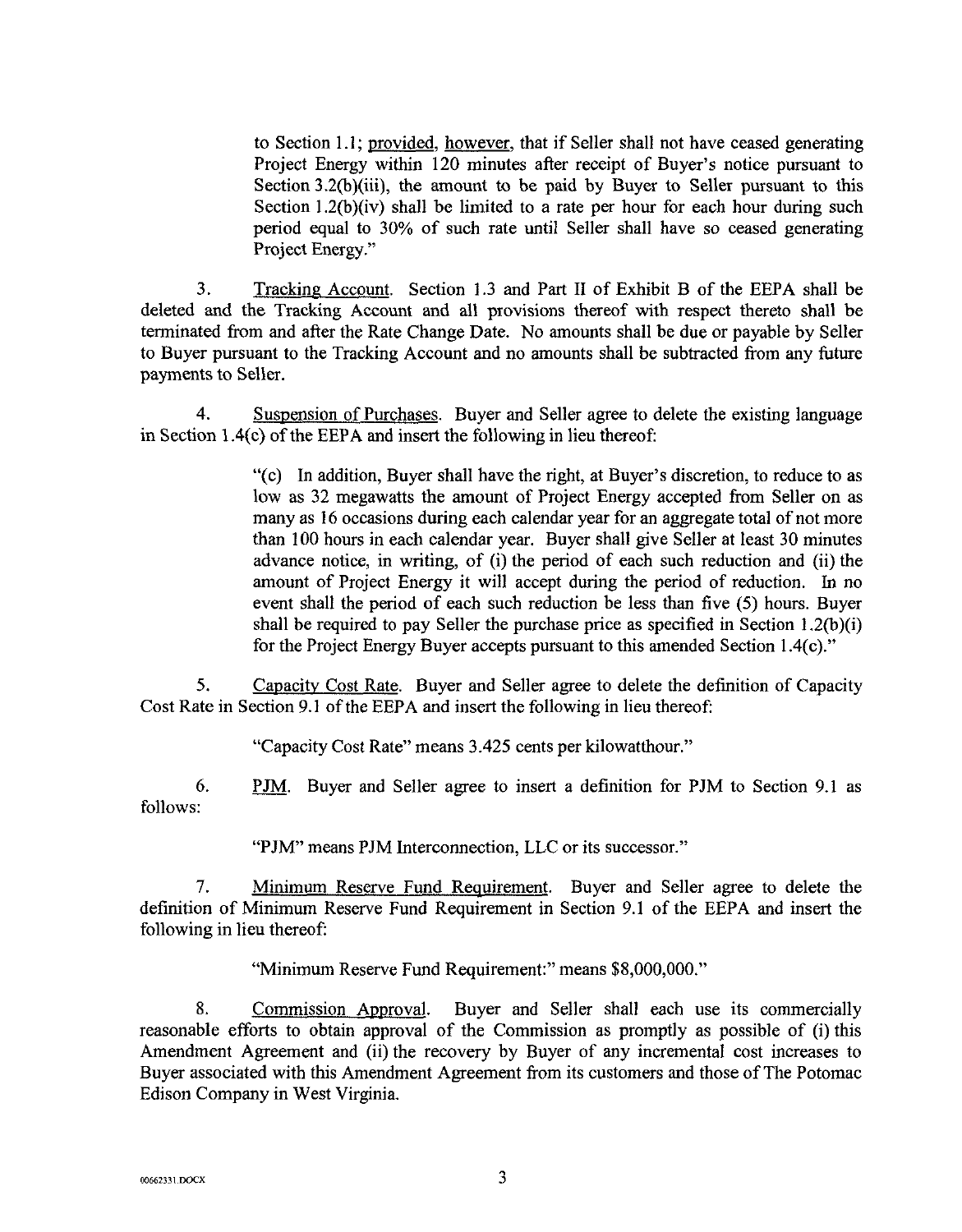**9.** Benefit. This Amendment Agreement shall inure to the benefit of and be binding upon Buyer, Seller, and their respective successors and assigns.

10. Governing Law. This Amendment Agreement shall he governed by, construed under, and enforced in accordance with the laws of West Virginia without regard to principles or provisions of conflict of laws.

11. Buver Representations. Buver hereby represents and warrants to Seller that:

it has the full power and authority to execute, deliver, and perform its obligations under this Amendment Agreement and to carry out the transactions contemplated thereby; and

b. it has duly authorized, executed, and delivered this Amendment Agreement and this Amendment Agreement constitutes its legal, valid and binding obligation, enforceable against it in accordance with the terms and conditions hereof.

12. Seller Representations. Seller hereby represents and warrants to Buyer that:

a. it has the full power and authority to execute, deliver, and perform its obligations under this Amendment Agreement and to carry out the transactions contemplated hereby; and

b. it has duly authorized, executed and delivered this Amendment Agreement and this Amendment Agreement constitutes its legal, valid and binding obligation, enforceable against **it** in accordance with the terms hereof.

13. Condition Precedent. The effectiveness of this Amendment Agreement is expressly conditioned on the issuance by the Commission of a final non-appealable order, satisfactory to each party in all material respects, approving this Amendment Agreement and any related relief requested in the joint petition filed to obtain Commission approval of it.

*(Signature Page Follows)*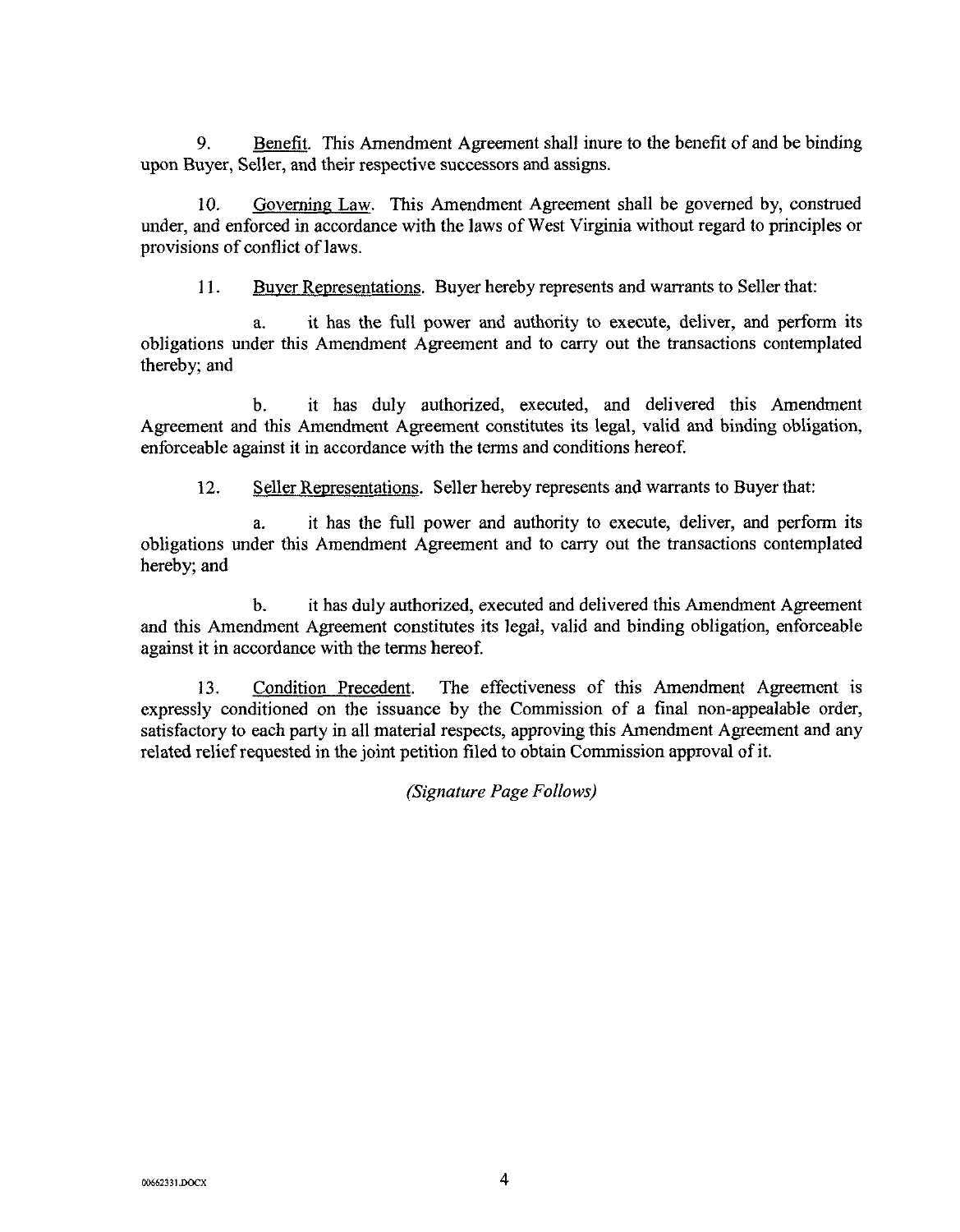**IN** WITNESS WHEREOF, the parties hereto, intending to be legally bound, have duly executed this Amendment Agreement as of the day and year above first written.

## Attest: MONONGAHELA POWER COMPANY

Title:

Attest:

## AMERICAN BITUMINOUS POWER PARTNERS, L.P.

| BV:<br>.<br>------           |  |
|------------------------------|--|
| Title <sup>.</sup><br>11.IV. |  |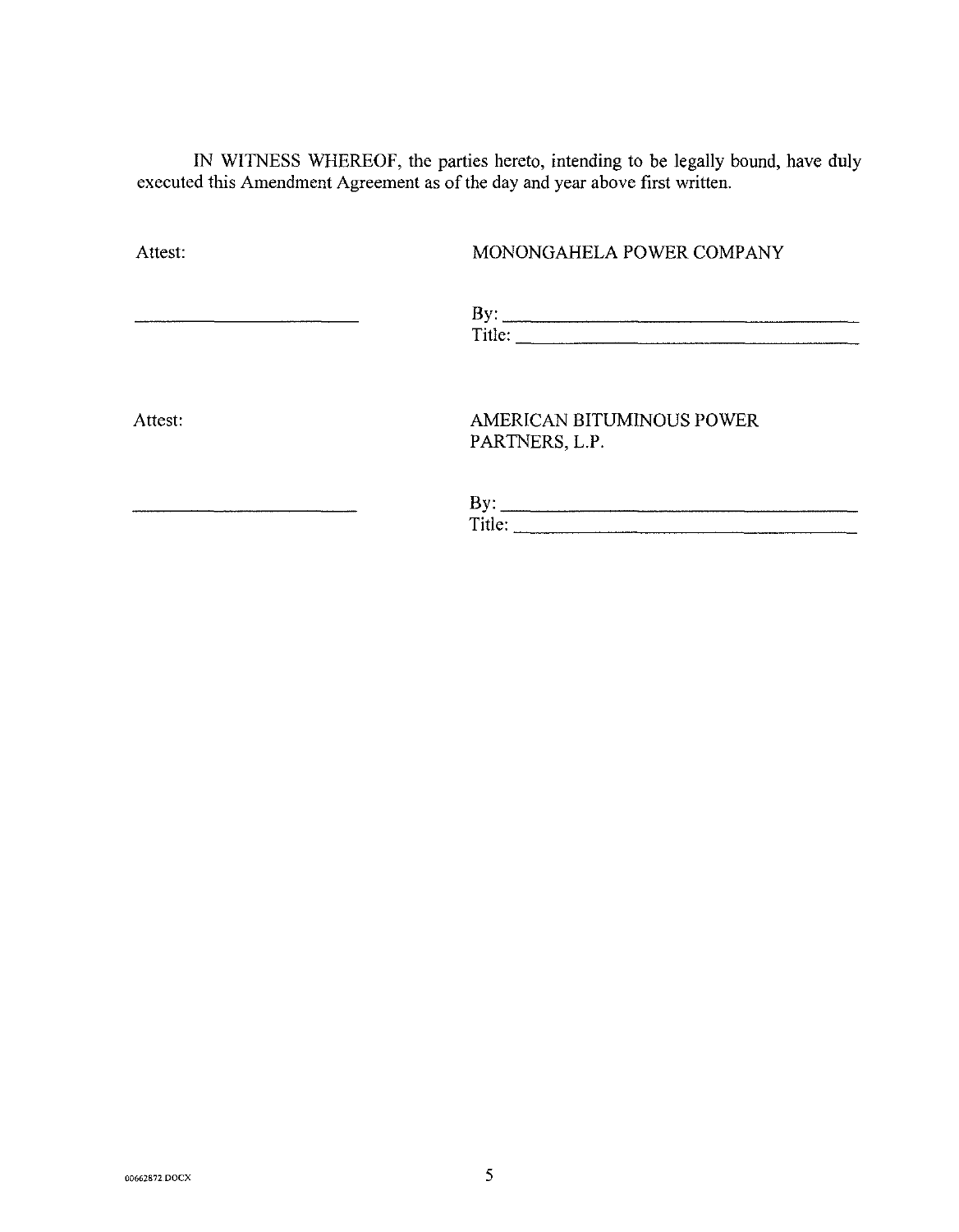## **VERIFICATION**

## **STATE OF WEST VIRGINIA,**

COUNTY OF MARION, to-wit:

*<sup>i</sup>lhd!* , after being duly **sworn** upon his oath, states that he is Executive Director of Amerlcan Bituminous Power Partners, L.P., named in the attached and foregoing Joint Petition, and that he has read the same, and the statements and facts therein contained are true and correct except insofar as they are therein stated to be on information and belief, and that, insofar as they are therein stated to be on infomation and belief, he believes them to be true.